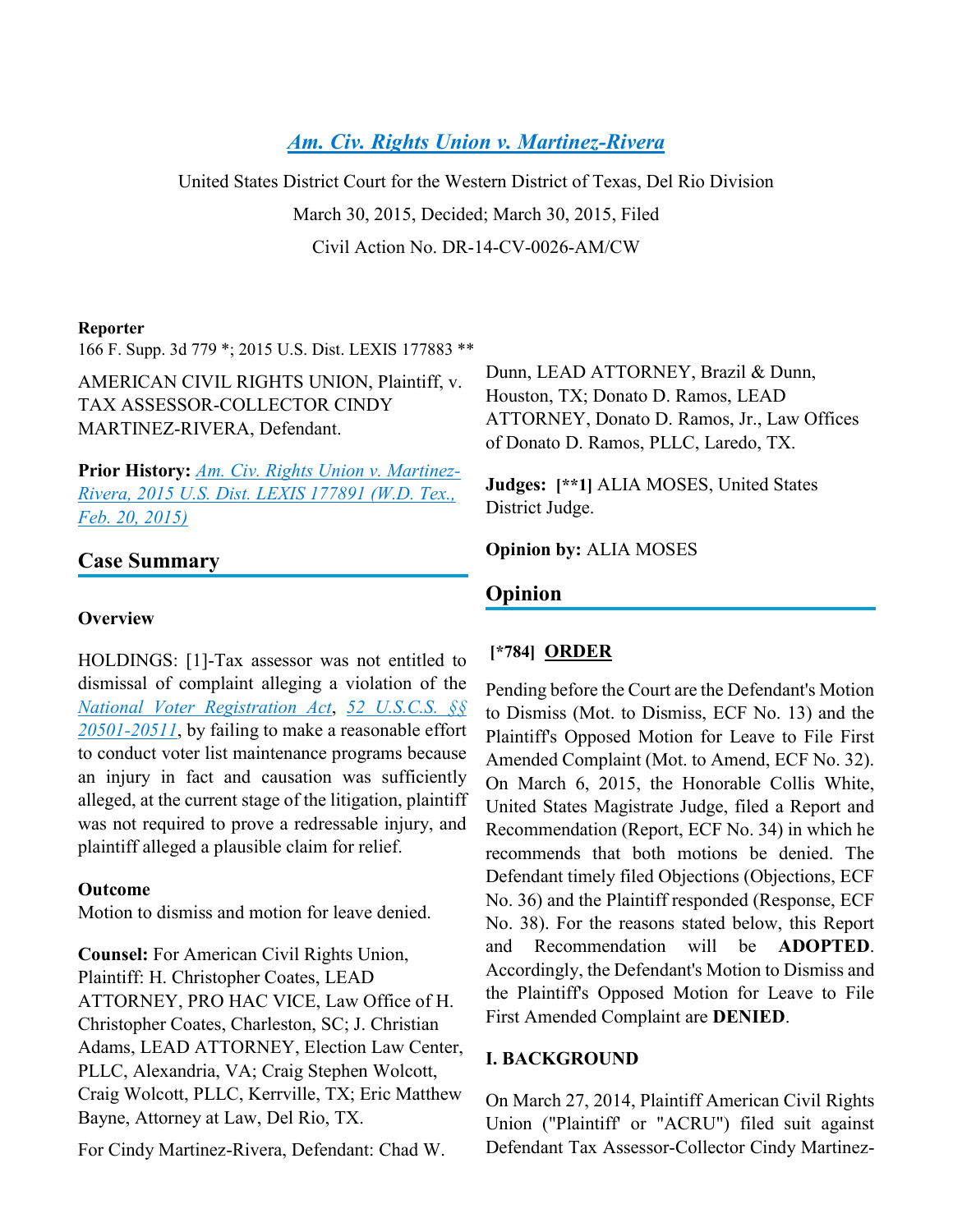Rivera ("Defendant") in her official capacity. (Complaint, ECF No. 1.) The Complaint alleges that the Defendant violated the *[National Voter](https://advance.lexis.com/api/document?collection=statutes-legislation&id=urn:contentItem:4YF7-GHR1-NRF4-43YP-00000-00&context=)  [Registration Act \("NVRA"\)](https://advance.lexis.com/api/document?collection=statutes-legislation&id=urn:contentItem:4YF7-GHR1-NRF4-43YP-00000-00&context=)*, *[52 U.S.C. §§ 20501-](https://advance.lexis.com/api/document?collection=statutes-legislation&id=urn:contentItem:5D3N-F721-NRF4-4001-00000-00&context=) [20511](https://advance.lexis.com/api/document?collection=statutes-legislation&id=urn:contentItem:5D3N-F721-NRF4-4001-00000-00&context=)*, 1

by failing to make a reasonable **[\*785]** effort to conduct voter list maintenance programs.<sup>2</sup>

ACRU is a nonprofit corporation, "which promotes election integrity, compliance with federal election laws, government transparency and constitutional government." (Complaint, ECF No. 1 at 2, para. 4.) Pursuant to this goal, ACRU filed the instant **[\*\*3]** Complaint in its individual and corporate capacities, and on behalf of its members who are registered to vote in the State of Texas. (*Id.*) The Complaint names the Tax Assessor-Collector as defendant because, under ACRU's interpretation of the *[NVRA](https://advance.lexis.com/api/document?collection=statutes-legislation&id=urn:contentItem:4YF7-GHR1-NRF4-43YP-00000-00&context=)* and Texas Election law, she is the official responsible for ensuring that Zavala County complies with the list-maintenance provisions of the *[NVRA](https://advance.lexis.com/api/document?collection=statutes-legislation&id=urn:contentItem:4YF7-GHR1-NRF4-43YP-00000-00&context=)*. (*[Id.](https://advance.lexis.com/api/document?collection=cases&id=urn:contentItem:3S4X-D670-003B-508Y-00000-00&context=) [at 2-4, paras. 5-9](https://advance.lexis.com/api/document?collection=cases&id=urn:contentItem:3S4X-D670-003B-508Y-00000-00&context=)*.)

According to the Complaint, the voter rolls for Zavala County have more registered voters than there are citizens in the County who are eligible to vote. (*[Id.](https://advance.lexis.com/api/document?collection=cases&id=urn:contentItem:3S4X-D670-003B-508Y-00000-00&context=) [at 4, para. 10](https://advance.lexis.com/api/document?collection=cases&id=urn:contentItem:3S4X-D670-003B-508Y-00000-00&context=)*.) The Complaint supports this claim by comparing two figures: the number of Zavala County citizens eligible to vote in 2010- 8,205 people—and the number of people actually registered to vote in Zavala County in March of 2014-8,623 people.<sup>3</sup>

 $\overline{a}$ 

(*Id.*) The Plaintiff argues that these figures demonstrate an "implausible" registration rate of 105%. (*Id.*) According to the Plaintiff's calculations, Zavala County has failed to maintain accurate voter rolls since at least 2008, when the County's registration rate was 102%. (*[Id.](https://advance.lexis.com/api/document?collection=cases&id=urn:contentItem:3S4X-D670-003B-508Y-00000-00&context=) [at 5, para. 10](https://advance.lexis.com/api/document?collection=cases&id=urn:contentItem:3S4X-D670-003B-508Y-00000-00&context=)*.)

The Plaintiff's efforts to improve Zavala County's registration rate began in September 2013, when ACRU sent the Zavala County Clerk a letter stating that the County's registration rolls have too many registered voters and requesting additional information. (*[Id.](https://advance.lexis.com/api/document?collection=cases&id=urn:contentItem:3S4X-D670-003B-508Y-00000-00&context=) [at 5-6, paras. 12-15](https://advance.lexis.com/api/document?collection=cases&id=urn:contentItem:3S4X-D670-003B-508Y-00000-00&context=)*.) Thereafter, the Plaintiff engaged in "numerous discussions" with the Defendant, and members of ACRU visited the Defendant's offices. (*[Id.](https://advance.lexis.com/api/document?collection=cases&id=urn:contentItem:3S4X-D670-003B-508Y-00000-00&context=) [at 6, para. 16](https://advance.lexis.com/api/document?collection=cases&id=urn:contentItem:3S4X-D670-003B-508Y-00000-00&context=)*.) When Zavala County's registration rate failed to improve, the Plaintiff brought suit, alleging that the Defendant's failure "to make a reasonable effort to conduct voter list maintenance programs in elections for federal office" violates *[Section 8](https://advance.lexis.com/api/document?collection=statutes-legislation&id=urn:contentItem:4YF7-GHR1-NRF4-43YP-00000-00&context=)*<sup>4</sup>

*[of the NVRA](https://advance.lexis.com/api/document?collection=statutes-legislation&id=urn:contentItem:4YF7-GHR1-NRF4-43YP-00000-00&context=)*. (*See [id](https://advance.lexis.com/api/document?collection=cases&id=urn:contentItem:3S4X-D670-003B-508Y-00000-00&context=) [at 8, paras. 24-28](https://advance.lexis.com/api/document?collection=cases&id=urn:contentItem:3S4X-D670-003B-508Y-00000-00&context=)*.) The Plaintiff contends that this violation has caused it harm by: (1) undermining the confidence that ACRU and its members, including those registered to vote in Texas, place in the integrity and legitimacy of the electoral process; (2) creating the risk of vote dilution; and (3) causing ACRU to engage in a months-long process to help bring Zavala County into compliance with **[\*786]** the *[NVRA](https://advance.lexis.com/api/document?collection=statutes-legislation&id=urn:contentItem:4YF7-GHR1-NRF4-43YP-00000-00&context=)*. (*[Id.](https://advance.lexis.com/api/document?collection=cases&id=urn:contentItem:3S4X-D670-003B-508Y-00000-00&context=) [at 5,](https://advance.lexis.com/api/document?collection=cases&id=urn:contentItem:3S4X-D670-003B-508Y-00000-00&context=)  [para. 12](https://advance.lexis.com/api/document?collection=cases&id=urn:contentItem:3S4X-D670-003B-508Y-00000-00&context=)*; 6, para. 16; 8-9, paras. 26-27.) The Complaint seeks declaratory **[\*\*5]** and injunctive

<sup>1</sup> The Complaint also briefly **[\*\*2]** references the *Help [America Vote](https://advance.lexis.com/api/document?collection=statutes-legislation&id=urn:contentItem:4YF7-GN01-NRF4-44WF-00000-00&context=)  [Act of 2002 \("HAVA"\)](https://advance.lexis.com/api/document?collection=statutes-legislation&id=urn:contentItem:4YF7-GN01-NRF4-44WF-00000-00&context=)*, codified at *[52 U.S.C. § 21083](https://advance.lexis.com/api/document?collection=statutes-legislation&id=urn:contentItem:5D3N-FR61-NRF4-4003-00000-00&context=)*. However, as Judge White notes in his Report, the Fifth Circuit has held that *[HAVA](https://advance.lexis.com/api/document?collection=statutes-legislation&id=urn:contentItem:4YF7-GN01-NRF4-44WF-00000-00&context=)* does not provide declaratory relief. *See [Morales-Garza v. Lorenzo-](https://advance.lexis.com/api/document?collection=cases&id=urn:contentItem:4SFX-DFN0-TXFX-72DH-00000-00&context=)[Giguere, 277 F. App'x 444, 446 \(5th Cir. 2008\)](https://advance.lexis.com/api/document?collection=cases&id=urn:contentItem:4SFX-DFN0-TXFX-72DH-00000-00&context=)* ("*[HAVA](https://advance.lexis.com/api/document?collection=statutes-legislation&id=urn:contentItem:4YF7-GN01-NRF4-44WF-00000-00&context=)* does not itself create a private right of action." (citation omitted)). The Plaintiff has not objected to this recommendation and this Court finds that it is not in clear error. *Se[e Douglas v. United](https://advance.lexis.com/api/document?collection=cases&id=urn:contentItem:3S4X-2V50-006F-M2KX-00000-00&context=) Servs. Auto. Ass'[n, 79 F.3d 1415,](https://advance.lexis.com/api/document?collection=cases&id=urn:contentItem:3S4X-2V50-006F-M2KX-00000-00&context=)  [1429 \(5th Cir. 1996\)](https://advance.lexis.com/api/document?collection=cases&id=urn:contentItem:3S4X-2V50-006F-M2KX-00000-00&context=)*; *[United States v. Wilson, 864 F.2d 1219, 1221](https://advance.lexis.com/api/document?collection=cases&id=urn:contentItem:3S4X-D670-003B-508Y-00000-00&context=)  [\(5th Cir. 1989\)](https://advance.lexis.com/api/document?collection=cases&id=urn:contentItem:3S4X-D670-003B-508Y-00000-00&context=)*. Therefore, this Order will only consider the Plaintiff's claims under the *[NVRA](https://advance.lexis.com/api/document?collection=statutes-legislation&id=urn:contentItem:4YF7-GHR1-NRF4-43YP-00000-00&context=)*.

<sup>2</sup> The Complaint also alleges that the Defendant failed to provide information in response to the Plaintiff's written requests and failed to

produce records concerning the implementation of programs and activities to ensure the accuracy and currency of official lists of eligible voters for Zavala County, in violation of *[52 U.S.C. § 20507\(i\)](https://advance.lexis.com/api/document?collection=statutes-legislation&id=urn:contentItem:5D3N-F731-NRF4-4007-00000-00&context=)*. (Complaint, ECF No. 1 at 9, paras. 29-33.) On January 28, 2015, the parties stipulated to the dismissal of this count. (Stipulation, ECF No. 31.)

<sup>&</sup>lt;sup>3</sup> This figure includes 508 people who had been placed on the State's suspense list, as they are still **[\*\*4]** eligible to vote. (Complaint, ECF No. 1 at 4 n.1.)

<sup>4</sup> [This Order refers to 52 U.S.C. § 20507 as "Section 8" of the NVRA,](https://advance.lexis.com/api/document?collection=statutes-legislation&id=urn:contentItem:4YF7-GHR1-NRF4-43YP-00000-00&context=)  [as the provision appeared under section 8 when the NVRA was](https://advance.lexis.com/api/document?collection=statutes-legislation&id=urn:contentItem:4YF7-GHR1-NRF4-43YP-00000-00&context=)  [enacted as a session law. National Voter Registration Act of 1993,](https://advance.lexis.com/api/document?collection=statutes-legislation&id=urn:contentItem:4YF7-GHR1-NRF4-43YP-00000-00&context=)  [Pub. L. No. 103-31, § 8, 107 Stat. 77 \(1993\).](https://advance.lexis.com/api/document?collection=statutes-legislation&id=urn:contentItem:4YF7-GHR1-NRF4-43YP-00000-00&context=)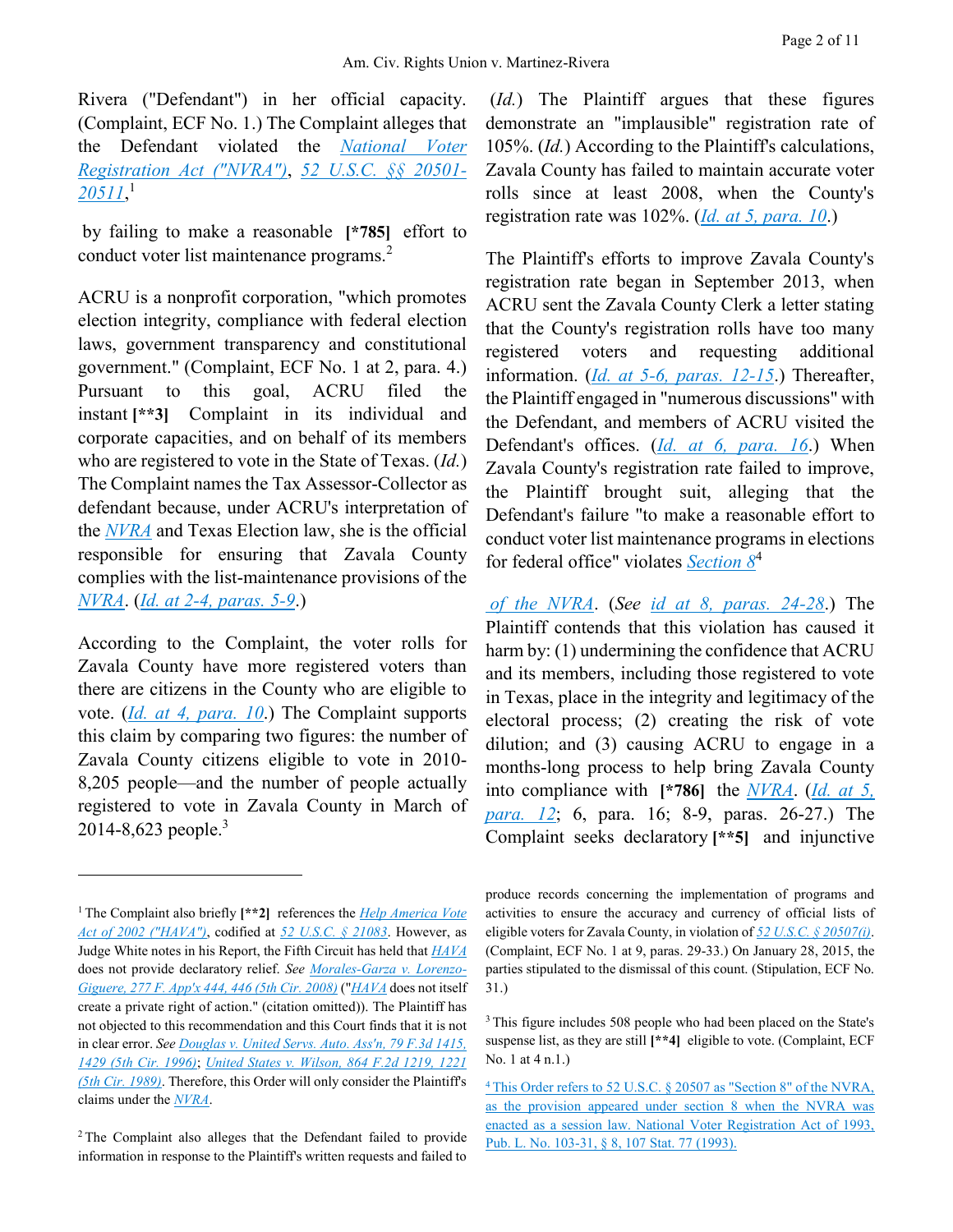relief as well as attorneys' fees and costs. (*[Id.](https://advance.lexis.com/api/document?collection=cases&id=urn:contentItem:3S4X-D670-003B-508Y-00000-00&context=) [at 9-](https://advance.lexis.com/api/document?collection=cases&id=urn:contentItem:3S4X-D670-003B-508Y-00000-00&context=) [10, paras. 1-4](https://advance.lexis.com/api/document?collection=cases&id=urn:contentItem:3S4X-D670-003B-508Y-00000-00&context=)*.)

On June 4,2014, the Defendant filed the instant Motion to Dismiss, which presents two grounds for dismissing the Complaint. (Mot. to Dismiss, ECF No. 13.) First, the Defendant claims that the Complaint should be dismissed for lack of subject matter jurisdiction under *[Federal Rule of Civil](https://advance.lexis.com/api/document?collection=statutes-legislation&id=urn:contentItem:5GYC-1WP1-6N19-F0YW-00000-00&context=)  [Procedure 12\(b\)\(1\)](https://advance.lexis.com/api/document?collection=statutes-legislation&id=urn:contentItem:5GYC-1WP1-6N19-F0YW-00000-00&context=)* because the Plaintiff can demonstrate neither organizational nor associational standing under Article III. (*[Id.](https://advance.lexis.com/api/document?collection=cases&id=urn:contentItem:3S4X-D670-003B-508Y-00000-00&context=) [at 6-10](https://advance.lexis.com/api/document?collection=cases&id=urn:contentItem:3S4X-D670-003B-508Y-00000-00&context=)*.) Second, the Defendant urges the Court to dismiss the Complaint for failure to state a claim under *[Rule 12\(b\)\(6\)](https://advance.lexis.com/api/document?collection=statutes-legislation&id=urn:contentItem:5GYC-1WP1-6N19-F0YW-00000-00&context=)* because: (1) ACRU did not fulfill the *[NVRA's](https://advance.lexis.com/api/document?collection=statutes-legislation&id=urn:contentItem:4YF7-GHR1-NRF4-43YP-00000-00&context=)* notice requirement before filing suit and (2) the Complaint fails to allege specific acts by the Defendant that amount to a violation of the *[NVRA](https://advance.lexis.com/api/document?collection=statutes-legislation&id=urn:contentItem:4YF7-GHR1-NRF4-43YP-00000-00&context=)*. (*[Id.](https://advance.lexis.com/api/document?collection=cases&id=urn:contentItem:3S4X-D670-003B-508Y-00000-00&context=) [at 10-11,12-](https://advance.lexis.com/api/document?collection=cases&id=urn:contentItem:3S4X-D670-003B-508Y-00000-00&context=) [15](https://advance.lexis.com/api/document?collection=cases&id=urn:contentItem:3S4X-D670-003B-508Y-00000-00&context=)*.) The Plaintiff filed a Response in Opposition. (Resp. to Mot., ECF No. 14.)

On February 18, 2015, the Plaintiff filed an Opposed Motion for Leave to File First Amended Complaint. (Mot. to Amend, ECF No. 32.) The Plaintiff sought to amend its original complaint in order to (1) add a member of  $[**6]$  ACRU who is registered to vote in Texas as a plaintiff and (2) conform the pleadings to a stipulation of dismissal of Count Two of the original complaint. (*Id.*)

On February 23, 2015, Judge White filed a Report and Recommendation that recommended denying both the Defendant's Motion to Dismiss and the Plaintiff's Motion to Amend the Complaint. (Report, ECF No. 34.) The Defendant timely filed Objections to the Report (Objections, ECF No. 36) to which the Plaintiff responded (Response, ECF No. 38).

## **II. ANALYSIS**

### **A. Standard of Review**

Where no party objects to a magistrate judge's report and recommendation, the Court need not conduct a de novo review. *See 28 U.S.C. § 636(b)(1)*. In such cases, the Court need merely review the report and recommendation to ensure that it is neither clearly

erroneous nor contrary to law. *[United States v.](https://advance.lexis.com/api/document?collection=cases&id=urn:contentItem:3S4X-D670-003B-508Y-00000-00&context=)  [Wilson, 864 F.2d 1219, 1221 \(5th Cir.1989\)](https://advance.lexis.com/api/document?collection=cases&id=urn:contentItem:3S4X-D670-003B-508Y-00000-00&context=)*. However, when a party objects to the findings or conclusions made in a report and recommendation, the Court is required to make a de novo determination of the portions of the report to which an objection was made. *28 U.S.C. § 636(b)(1)*. This review calls upon the Court to independently examine the record and assess the applicable law. The Court is not required to conduct a de novo review when the objections are frivolous, **[\*\*7]** conclusive, or general in nature. *[Battle v. United States Parole Comm'n., 834 F.2d](https://advance.lexis.com/api/document?collection=cases&id=urn:contentItem:3S4X-8WG0-001B-K1VX-00000-00&context=)  [419, 421 \(5th Cir.1987\)](https://advance.lexis.com/api/document?collection=cases&id=urn:contentItem:3S4X-8WG0-001B-K1VX-00000-00&context=)*. In the case at bar, Judge White's Report recommended that the Defendant's Motion to Dismiss be denied. The Defendant objected to five of the Report's conclusions: (1) ACRU established that it has organizational standing; (2) the Tax Assessor-Collector is the proper defendant; (3) ACRU may use United States census data to demonstrate that the Defendant violated the *[NVRA](https://advance.lexis.com/api/document?collection=statutes-legislation&id=urn:contentItem:4YF7-GHR1-NRF4-43YP-00000-00&context=)*; (4) ACRU adequately stated a claim for relief under *[Federal Rule of Civil](https://advance.lexis.com/api/document?collection=statutes-legislation&id=urn:contentItem:5GYC-1WP1-6N19-F0YW-00000-00&context=)  [Procedure 12\(b\)\(6\)](https://advance.lexis.com/api/document?collection=statutes-legislation&id=urn:contentItem:5GYC-1WP1-6N19-F0YW-00000-00&context=)*; and (5) ACRU alleged sufficient notice, as required under the *[NVRA](https://advance.lexis.com/api/document?collection=statutes-legislation&id=urn:contentItem:4YF7-GHR1-NRF4-43YP-00000-00&context=)*. (Objections, ECF No. 36.) The Court will review these conclusions de novo. However, neither party objected to the conclusion that ACRU does not have associational standing or the recommendation that the Plaintiff's Motion to for Leave to Amend the Complaint be denied. Therefore, the Court will review those portions of the **[\*787]** Report for clear error. Lastly, the Report provides a clear explanation of the *[NVRA](https://advance.lexis.com/api/document?collection=statutes-legislation&id=urn:contentItem:4YF7-GHR1-NRF4-43YP-00000-00&context=)* and the pertinent portions of the Texas Election Code. (Report, ECF No. 34 at 4-6.) For the sake of brevity, that portion of the Report will not be reproduced in this Order, but incorporated into this Order by reference.

### **B. Motion to Dismiss**

### **1. Article III Standing [\*\*8]**

Constitutional standing is an issue of subject matter jurisdiction, *[Cobb v. Cent. States, Sw. & Se. Areas](https://advance.lexis.com/api/document?collection=cases&id=urn:contentItem:4KPY-37R0-0038-X3SX-00000-00&context=)  [Pension Fund, 461 F.3d 632, 635 \(5th Cir. 2006\)](https://advance.lexis.com/api/document?collection=cases&id=urn:contentItem:4KPY-37R0-0038-X3SX-00000-00&context=)*,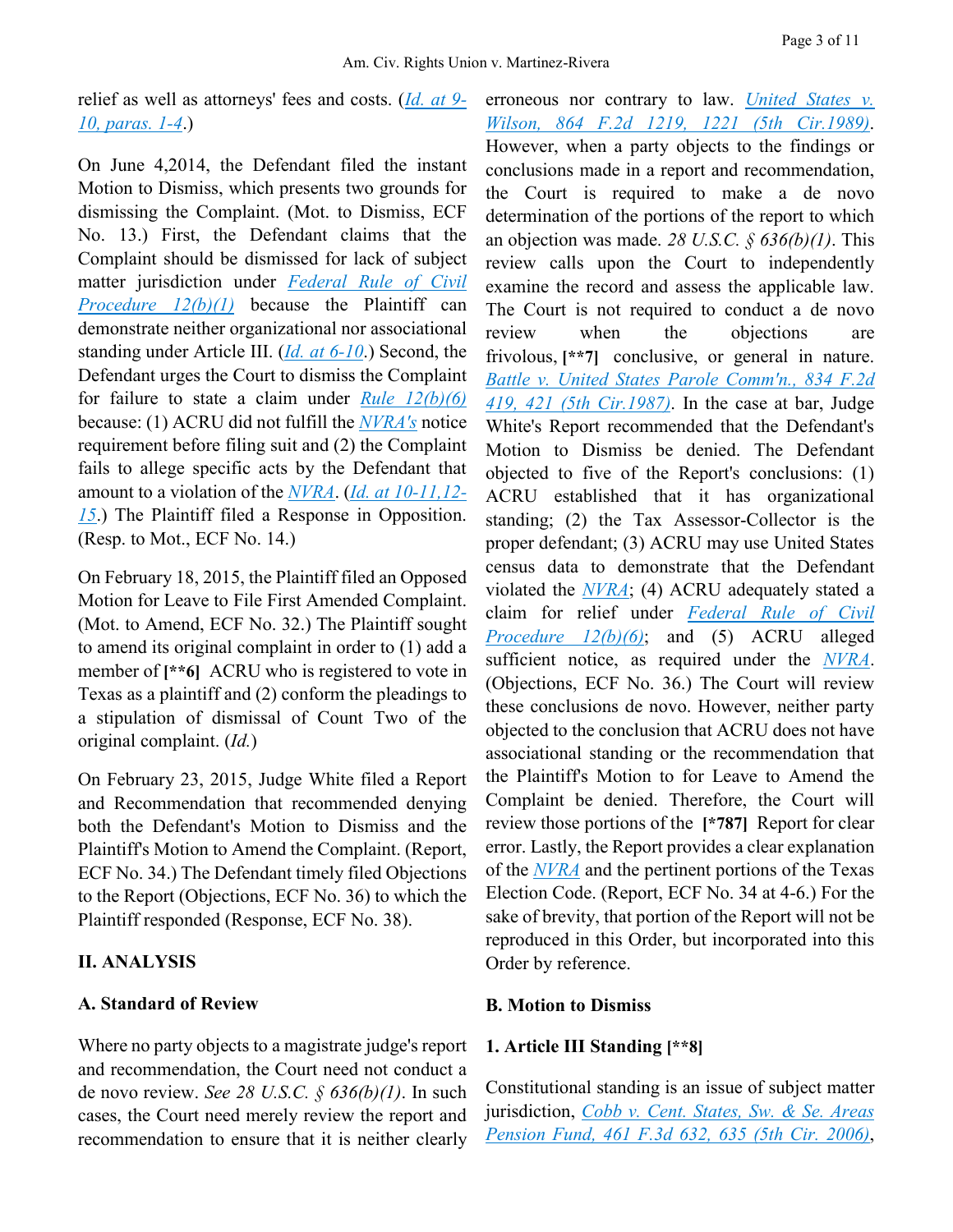which must be resolved as a threshold matter because "when [jurisdiction] ceases to exist, the only function remaining to the court is that of announcing the fact and dismissing the cause," *[Steel Co. v.](https://advance.lexis.com/api/document?collection=cases&id=urn:contentItem:3S53-89K0-004C-1007-00000-00&context=)  [Citizens for a Better Env't, 523 U.S. 83, 94, 118 S.](https://advance.lexis.com/api/document?collection=cases&id=urn:contentItem:3S53-89K0-004C-1007-00000-00&context=)  [Ct. 1003, 140 L. Ed. 2d 210 \(1998\)](https://advance.lexis.com/api/document?collection=cases&id=urn:contentItem:3S53-89K0-004C-1007-00000-00&context=)* (citation omitted). $5$ 

As the party seeking to invoke federal jurisdiction, the plaintiff has the burden to demonstrate standing "with the manner and degree of evidence required at the successive stages of the litigation." *[Lujan v.](https://advance.lexis.com/api/document?collection=cases&id=urn:contentItem:3S4W-XF70-003B-R3RX-00000-00&context=)  Defenders [of Wildlife, 504 U.S. 555, 561, 112 S. Ct.](https://advance.lexis.com/api/document?collection=cases&id=urn:contentItem:3S4W-XF70-003B-R3RX-00000-00&context=)  [2130, 119 L. Ed. 2d 351 \(1992\)](https://advance.lexis.com/api/document?collection=cases&id=urn:contentItem:3S4W-XF70-003B-R3RX-00000-00&context=)*. At the pleading stage, a court looks to the complaint in which the plaintiff must make general factual allegations that indicate that standing is plausible. *[Id.](https://advance.lexis.com/api/document?collection=cases&id=urn:contentItem:3S4W-XF70-003B-R3RX-00000-00&context=)* ("[O]n a motion to dismiss we 'presum[e] that general allegations embrace those specific facts that are necessary to support the claim.'" (citation omitted)); *[Ashcroft v. Iqbal, 556 U.S. 662, 678, 129 S. Ct. 1937,](https://advance.lexis.com/api/document?collection=cases&id=urn:contentItem:4W9Y-4KS0-TXFX-1325-00000-00&context=)  [173 L. Ed. 2d 868 \(2009\)](https://advance.lexis.com/api/document?collection=cases&id=urn:contentItem:4W9Y-4KS0-TXFX-1325-00000-00&context=)*. To determine whether the plaintiff has met this burden, the court may consider "(1) the complaint alone; (2) the complaint supplemented by undisputed facts evidenced in the record; or (3) the complaint supplemented by undisputed facts plus the court's resolution of disputed facts." *[Ramming v. United States, 281 F.3d](https://advance.lexis.com/api/document?collection=cases&id=urn:contentItem:450C-W220-0038-X1YH-00000-00&context=)  [158, 161 \(5th Cir. 2001\)](https://advance.lexis.com/api/document?collection=cases&id=urn:contentItem:450C-W220-0038-X1YH-00000-00&context=)* (citation omitted).

An organization can demonstrate standing in two ways: associational standing and organizational standing. In the instant case, ACRU alleged both associational and organizational standing.

An organization that establishes associational standing can bring suit on behalf of its members even in the absence of injury to itself. *[Hunt v. Wash.](https://advance.lexis.com/api/document?collection=cases&id=urn:contentItem:3S4X-9CY0-003B-S1K0-00000-00&context=)  [St. Apple Adver. Comm '11, 432 U.S. 333, 342, 97 S.](https://advance.lexis.com/api/document?collection=cases&id=urn:contentItem:3S4X-9CY0-003B-S1K0-00000-00&context=)  [Ct. 2434, 53 L. Ed. 2d 383](https://advance.lexis.com/api/document?collection=cases&id=urn:contentItem:3S4X-9CY0-003B-S1K0-00000-00&context=)*. To do so, the organization must demonstrate that: (1) "its members would otherwise have standing to sue in their own right;" (2) "the interests it seeks to protect

 $\overline{a}$ 

are germane to the organization's purpose; and" (3) "neither the claim asserted nor the relief requested requires the participation of individual members in the lawsuit." *[Id.](https://advance.lexis.com/api/document?collection=cases&id=urn:contentItem:3S4X-9CY0-003B-S1K0-00000-00&context=) [at 343](https://advance.lexis.com/api/document?collection=cases&id=urn:contentItem:3S4X-9CY0-003B-S1K0-00000-00&context=)*. Judge White's Report concluded that ACRU failed to demonstrate the first element because the injuries alleged in the complaint—undermined voter confidence and potential vote dilution—merely amount to generalized grievances about the government, which do not give rise to associational standing. (Report, ECF No. 34 at 15.) The Plaintiff did not object to this recommendation, so this Court reviews it for clear error. *[United States v. Wilson, 864 F.2d 1219, 1221](https://advance.lexis.com/api/document?collection=cases&id=urn:contentItem:3S4X-D670-003B-508Y-00000-00&context=)  [\(5th Cir.1989\)](https://advance.lexis.com/api/document?collection=cases&id=urn:contentItem:3S4X-D670-003B-508Y-00000-00&context=)*. After carefully reviewing the record, the Court **[\*\*10]** is of the opinion that ACRU lacks associational standing.

An organization, like an individual, can establish standing to sue on its own behalf by demonstrating three elements: (1) the organization suffered an injury in fact this is both "concrete and particularized, **[\*788]** and actual or imminent, not conjectural or hypothetical;" (2) the injury is "fairly traceable to the challenged action of the defendant;" and (3) it is likely, "as opposed to merely speculative, that the injury will be redressed by a favorable decision." *[Lujan, 504 U.S. at 560-61](https://advance.lexis.com/api/document?collection=cases&id=urn:contentItem:3S4W-XF70-003B-R3RX-00000-00&context=)* (footnote, citations, and internal quotation marks omitted); *[Havens Realty Corp. v. Coleman, 455 U.S.](https://advance.lexis.com/api/document?collection=cases&id=urn:contentItem:3S4X-5RB0-003B-S1M3-00000-00&context=)  [363, 378-79, 102 S. Ct. 1114, 71 L. Ed. 2d 214](https://advance.lexis.com/api/document?collection=cases&id=urn:contentItem:3S4X-5RB0-003B-S1M3-00000-00&context=)  [\(1992\)](https://advance.lexis.com/api/document?collection=cases&id=urn:contentItem:3S4X-5RB0-003B-S1M3-00000-00&context=)*. The Defendant objected to the Report's conclusion that ACRU had sufficiently alleged all three elements.

The first element of constitutional standing requires a plaintiff to demonstrate a concrete and demonstrable injury. Therefore, allegations of injuries that merely amount to "generalized grievances about the conduct of Government," *[Schlesinger v. Reservists Comm. To Stop the War,](https://advance.lexis.com/api/document?collection=cases&id=urn:contentItem:3RVB-1PV0-003B-S022-00000-00&context=)  [418 U.S. 208, 217, 94 S. Ct. 2925, 41 L. Ed. 2d 706](https://advance.lexis.com/api/document?collection=cases&id=urn:contentItem:3RVB-1PV0-003B-S022-00000-00&context=)  [\(1974\)](https://advance.lexis.com/api/document?collection=cases&id=urn:contentItem:3RVB-1PV0-003B-S022-00000-00&context=)*, or "setback[s] to the organization's abstract social interests," *[Havens Realty, 455 U.S. at 379](https://advance.lexis.com/api/document?collection=cases&id=urn:contentItem:3S4X-5RB0-003B-S1M3-00000-00&context=)*,

<sup>5</sup> This Order refers to *[52 U.S.C. § 20507](https://advance.lexis.com/api/document?collection=statutes-legislation&id=urn:contentItem:5D3N-F731-NRF4-4007-00000-00&context=)* as "*[Section 8](https://advance.lexis.com/api/document?collection=statutes-legislation&id=urn:contentItem:5D3N-F731-NRF4-4007-00000-00&context=)*" of the *[NVRA](https://advance.lexis.com/api/document?collection=statutes-legislation&id=urn:contentItem:4YF7-GHR1-NRF4-43YP-00000-00&context=)*, as the provision appeared under *[section 8](https://advance.lexis.com/api/document?collection=statutes-legislation&id=urn:contentItem:5D3N-F731-NRF4-4007-00000-00&context=)* when the *[NVRA](https://advance.lexis.com/api/document?collection=statutes-legislation&id=urn:contentItem:4YF7-GHR1-NRF4-43YP-00000-00&context=)* **[\*\*9]** was

enacted as a session law. National Voter Registration Act of 1993, *Pub. L. No. 103-31, § 8, 107 Stat. 77 (1993)*.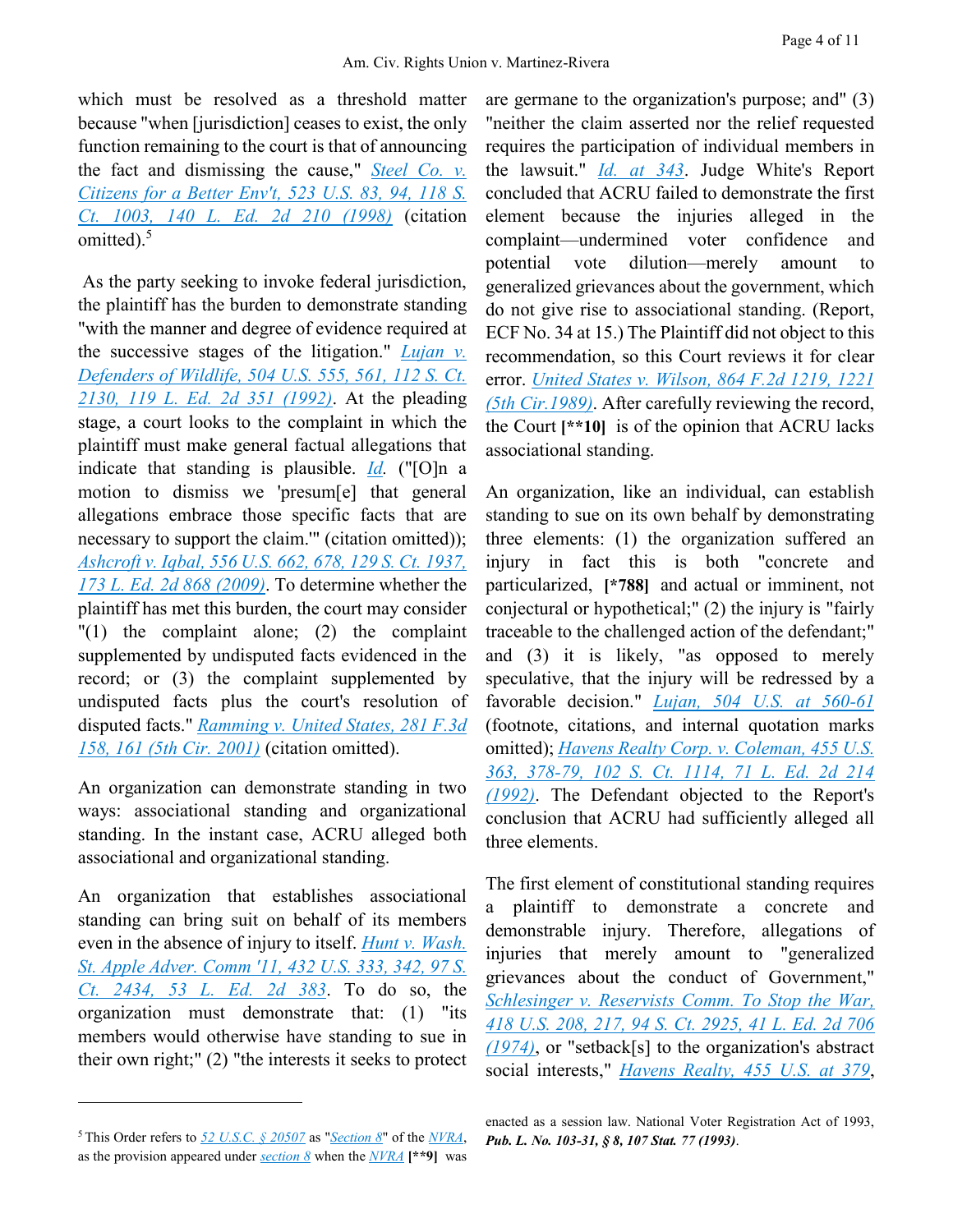will not suffice.

An organization can demonstrate injury "by [alleging] that it had diverted significant resources to counteract the defendant's conduct; hence, the defendant's conduct significantly and 'perceptibly impaired' **[\*\*11]** the organization's ability to provide its 'activities—with the consequent drain on the organization's resources.'" *[N.A.A.C.P. v. City of](https://advance.lexis.com/api/document?collection=cases&id=urn:contentItem:51FM-NV21-652R-300C-00000-00&context=)  [Kyle, Tex., 626 F.3d 233, 238 \(5th Cir. 2010\)](https://advance.lexis.com/api/document?collection=cases&id=urn:contentItem:51FM-NV21-652R-300C-00000-00&context=)* (quoting *[Havens Realty, 455 U.S. at 379](https://advance.lexis.com/api/document?collection=cases&id=urn:contentItem:3S4X-5RB0-003B-S1M3-00000-00&context=)*). At the pleading stage, an organization need only broadly allege such an injury. *[Havens Realty, 455 U.S. at](https://advance.lexis.com/api/document?collection=cases&id=urn:contentItem:3S4X-5RB0-003B-S1M3-00000-00&context=)  [379](https://advance.lexis.com/api/document?collection=cases&id=urn:contentItem:3S4X-5RB0-003B-S1M3-00000-00&context=)*. For example, the Supreme Court in *[Havens](https://advance.lexis.com/api/document?collection=cases&id=urn:contentItem:51FM-NV21-652R-300C-00000-00&context=)  [Realty](https://advance.lexis.com/api/document?collection=cases&id=urn:contentItem:51FM-NV21-652R-300C-00000-00&context=)* held that the plaintiff—organization had sufficiently alleged standing based upon a short description in the complaint: "Plaintiff HOME has been frustrated by defendants' racial steering practices in its efforts to assist equal access to housing through counseling and other referral services. Plaintiff HOME has had to devote significant resources to identify and counteract the defendant's *[sic]* racially discriminatory steering practices." *Id.* (alteration in original).

However, [n]ot every diversion of resources to counteract the defendant's conduct . . . establishes an injury in fact." *[City of Kyle, 626 F.3d at 238](https://advance.lexis.com/api/document?collection=cases&id=urn:contentItem:51FM-NV21-652R-300C-00000-00&context=)*. "[S]elfinflicted injuries" cannot be used to establish standing because they are not fairly traceable to a defendant's conduct. *[Ass 'n of Comm. Orgs. For](https://advance.lexis.com/api/document?collection=cases&id=urn:contentItem:3WP1-YX50-0038-X0G1-00000-00&context=)  [Reform Now \("ACORN"\) v. Fowler, 178 F.3d 350,](https://advance.lexis.com/api/document?collection=cases&id=urn:contentItem:3WP1-YX50-0038-X0G1-00000-00&context=)  [358 \(5th Cir. 1999\)](https://advance.lexis.com/api/document?collection=cases&id=urn:contentItem:3WP1-YX50-0038-X0G1-00000-00&context=)*. Therefore, resources expended in pursuit of litigation, including those spent compiling statistical evidence, do not give rise to organizational standing. *[Id.](https://advance.lexis.com/api/document?collection=cases&id=urn:contentItem:3WP1-YX50-0038-X0G1-00000-00&context=) [at 358](https://advance.lexis.com/api/document?collection=cases&id=urn:contentItem:3WP1-YX50-0038-X0G1-00000-00&context=)*; *Ass 'n for Retarded Citizens of Dall. v. Dall. Cnty. Mental Health & Mental Retardation Ctr. Bd. of Trs., 19 F.3d 241, 244 (5th Cir. 1994)* ("The mere fact that **[\*\*12]** an organization redirects some of its resources to litigation and legal counseling in response to actions or inactions of another party is insufficient to impart standing upon the organization.") Moreover, "general allegations of activities related to monitoring the implementation of the *[NVRA](https://advance.lexis.com/api/document?collection=statutes-legislation&id=urn:contentItem:4YF7-GHR1-NRF4-43YP-00000-00&context=)*" that are not paired with an allegation that such costs are fairly traceable to the defendant's conduct, fail to confer organizational standing. *[Fowler, 178 F.3d at 359](https://advance.lexis.com/api/document?collection=cases&id=urn:contentItem:3WP1-YX50-0038-X0G1-00000-00&context=)*.

The presence of a conflict between the defendant's conduct and the organization's mission is "necessary—though not alone sufficient—to establish standing;" importantly, an organization's claim to standing cannot rest on allegations of such a conflict alone. *See [id.](https://advance.lexis.com/api/document?collection=cases&id=urn:contentItem:3WP1-YX50-0038-X0G1-00000-00&context=) [at 361](https://advance.lexis.com/api/document?collection=cases&id=urn:contentItem:3WP1-YX50-0038-X0G1-00000-00&context=)* (citation omitted); *see als[o Schlesinger, 418 U.S. at 225-26](https://advance.lexis.com/api/document?collection=cases&id=urn:contentItem:3RVB-1PV0-003B-S022-00000-00&context=)* ("[T]he essence of standing is not a question of motivation but of possession of the requisite interest **[\*789]** that is, or is threatened to be, injured by the unconstitutional conduct.").

In the present case, the Report finds that ACRU alleged three distinct injuries in the Complaint: (1) the Defendant's failure to remedy inaccurate voter rolls has undermined ACRU's and its members' confidence in the electoral system; (2) created the risk of vote dilution; and (3) the Defendant's **[\*\*13]** continuing violation of the *[NVRA](https://advance.lexis.com/api/document?collection=statutes-legislation&id=urn:contentItem:4YF7-GHR1-NRF4-43YP-00000-00&context=)* has caused ACRU to expend resources to compel compliance. (Report, ECF No. 34 at 7.) The Report concludes that the first two injuries, undermined voter confidence and the risk of vote dilution, are speculative and, as such, are more akin to a generalized grievance about the government than an injury in fact. *(Id. at 13-15*.) Neither party objected to this conclusion, and this Court finds that it is not clearly erroneous.

The source of the controversy is the Report's third conclusion: that ACRU sufficiently alleged an injury based upon diverted resources. (Report, ECF No. 34 at 10.) The Report's conclusion relies on the following facts set out in the Complaint: (1) ACRU sent Zavala County election officials a "statutory notice letter;" (2) ACRU and the Defendant conducted "numerous discussions over seven months" in an attempt to resolve the dispute; and (3) members of ACRU made "multiple visits" to the Defendant's offices. (Complaint, ECF No. 1 at 5, para. 13; 6, para. 16.) "These allegations," the Report concludes, "sufficiently allege that Plaintiff, in promoting its core mission, has faced roadblocks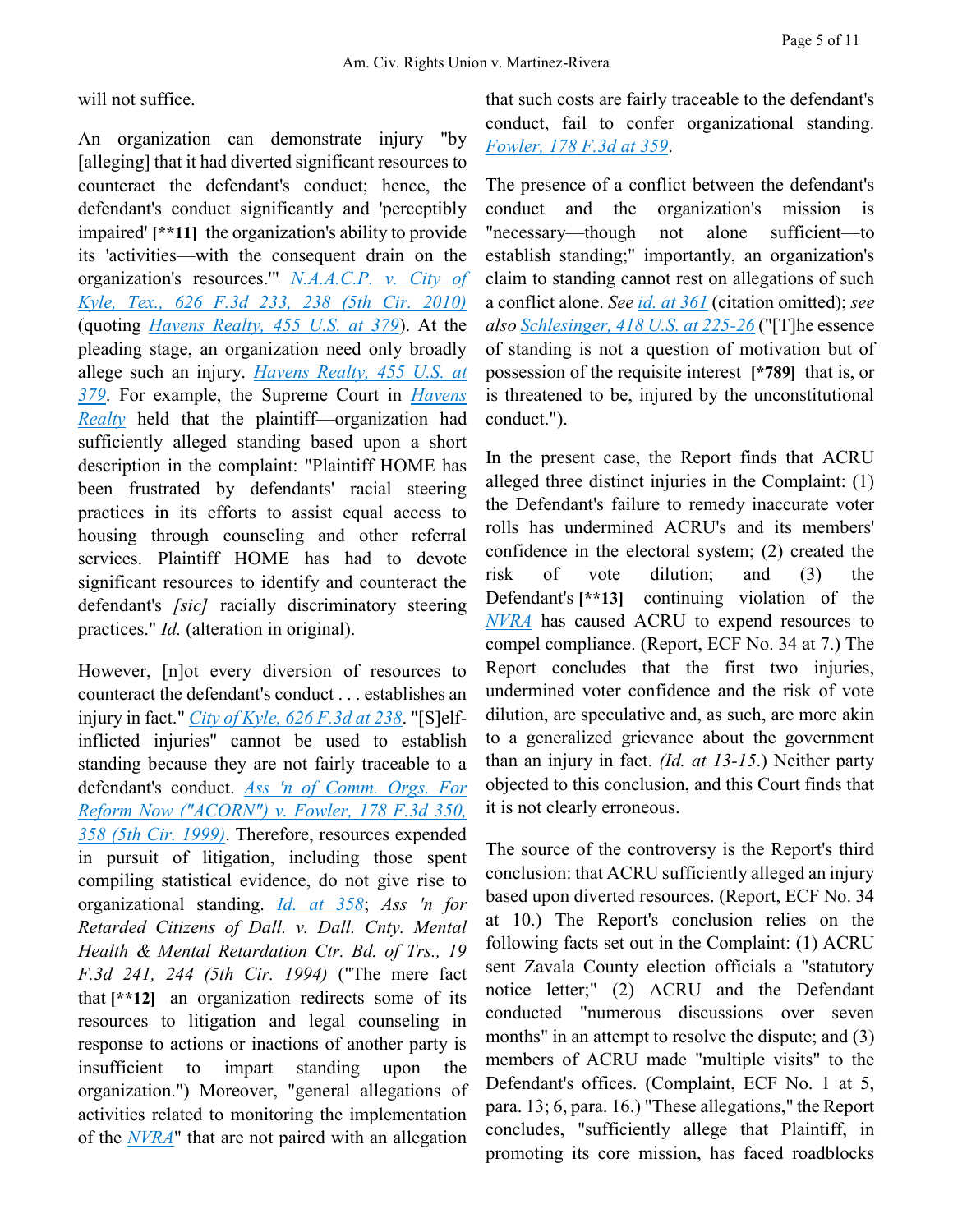that have required it to expend substantial resources to counteract **[\*\*14]** what it perceives are violations of the *[NVRA](https://advance.lexis.com/api/document?collection=statutes-legislation&id=urn:contentItem:4YF7-GHR1-NRF4-43YP-00000-00&context=)*." (Report, ECF No. 34 at 10.)

The Defendant vigorously contests the Report's conclusion. Importantly, the Defendant does not refer to ACRU's activities in the language used in the Complaint and the Report: sending a notice letter, conducting discussions, and visiting the Defendant's offices. Instead, the Defendant argues that ACRU's allegations of injury are based on: (1) monitoring Zavala County, (2) compiling statistics, and (3) conducting settlement discussions. (Objections, ECF No. 36 at 3, 4.) The Defendant proceeds to argue that monitoring costs do not demonstrate injury in fact under the Fifth Circuit's interpretation of injury in fact in *[Fowler.](https://advance.lexis.com/api/document?collection=cases&id=urn:contentItem:3WP1-YX50-0038-X0G1-00000-00&context=) [\(Id.](https://advance.lexis.com/api/document?collection=cases&id=urn:contentItem:3WP1-YX50-0038-X0G1-00000-00&context=))* Further, the Defendant characterizes compiling statistical evidence and conducting settlement discussions as litigation-related activities that also do not fulfill the injury in fact requirement under *[Fowler.](https://advance.lexis.com/api/document?collection=cases&id=urn:contentItem:3WP1-YX50-0038-X0G1-00000-00&context=) (Id. at 3-4*.) Finally, the Defendant argues that ACRU has not alleged an injury because it has not "conducted any on-the-ground activity in Zavala County apart from gearing up for and filing this" suit; namely, it has not identified any ineligible voters on Zavala County's registration rolls **[\*\*15]** and sought their removal. *(Id. at 5*.)

ACRU filed a Reply, in which it argues that the Defendant's reliance on *[Fowler](https://advance.lexis.com/api/document?collection=cases&id=urn:contentItem:3WP1-YX50-0038-X0G1-00000-00&context=)* is misplaced because that case addressed organizational standing in the context of a motion for summary judgment. (Reply, ECF No. 38 at 3.) ACRU goes on to differentiate the discussions it conducted with the Defendant from litigation related activities by pointing to the Report's finding that the goal of these discussions was to bring Zavala County into compliance with the *[NVRA](https://advance.lexis.com/api/document?collection=statutes-legislation&id=urn:contentItem:4YF7-GHR1-NRF4-43YP-00000-00&context=)*. *(Id. at 4*.) Further, ACRU argues that it is inappropriate to compare its activities to those of organizations that brought suit under *[Section 7 of the](https://advance.lexis.com/api/document?collection=statutes-legislation&id=urn:contentItem:5D3N-F731-NRF4-4006-00000-00&context=)  [NVRA](https://advance.lexis.com/api/document?collection=statutes-legislation&id=urn:contentItem:5D3N-F731-NRF4-4006-00000-00&context=)* because organizations suing under *[Section 8](https://advance.lexis.com/api/document?collection=statutes-legislation&id=urn:contentItem:5D3N-F731-NRF4-4007-00000-00&context=)* will have different organizational goals than those suing under *[Section 7](https://advance.lexis.com/api/document?collection=statutes-legislation&id=urn:contentItem:5D3N-F731-NRF4-4006-00000-00&context=) (Id. at 5*.) Lastly, ACRU argues that it has properly alleged causation because it would not have conducted discussions with and

visited the Defendant if the Defendant had **[\*790]** been properly maintaining the voter rolls. *(Id. at 5-6*.)

The Court agrees with the Report; ACRU has sufficiently alleged injury in fact and causation. The Court first notes that this issue arose in the context of a motion to dismiss. At this stage in litigation, "general factual allegations of injury resulting from the defendant's **[\*\*16]** conduct may suffice, for on a motion to dismiss we presume[e] that general allegations embrace those specific facts that are necessary to support the claim." *[Fowler, 178 F.3d at](https://advance.lexis.com/api/document?collection=cases&id=urn:contentItem:3WP1-YX50-0038-X0G1-00000-00&context=)  [357](https://advance.lexis.com/api/document?collection=cases&id=urn:contentItem:3WP1-YX50-0038-X0G1-00000-00&context=)* (alteration in original) (citation omitted). Here, ACRU alleged that it conducted discussions with the Defendant that spanned seven months. The Court will not presume, as the Defendant urges, that these were settlement discussions. While the Defendant remains free to present evidence that these discussions merely amount to "litigation costs" under *[Fowler](https://advance.lexis.com/api/document?collection=cases&id=urn:contentItem:3WP1-YX50-0038-X0G1-00000-00&context=)* on a motion for summary judgment, such an argument on a motion to dismiss is premature. Furthermore, the Court is unwilling to hold that an organization must conduct some "onthe-ground" activity as a prerequisite to bringing suit under the *[NVRA](https://advance.lexis.com/api/document?collection=statutes-legislation&id=urn:contentItem:4YF7-GHR1-NRF4-43YP-00000-00&context=)*. Although the organization in *[Fowler](https://advance.lexis.com/api/document?collection=cases&id=urn:contentItem:3WP1-YX50-0038-X0G1-00000-00&context=)* established standing based on voter registration campaigns it had conducted, the *Fowler* court focused less on the nature of the effort than on the fact that the effort was targeted at areas in which the state had failed to implement the *[NVRA](https://advance.lexis.com/api/document?collection=statutes-legislation&id=urn:contentItem:4YF7-GHR1-NRF4-43YP-00000-00&context=)*. *[Id.](https://advance.lexis.com/api/document?collection=cases&id=urn:contentItem:3WP1-YX50-0038-X0G1-00000-00&context=) [at](https://advance.lexis.com/api/document?collection=cases&id=urn:contentItem:3WP1-YX50-0038-X0G1-00000-00&context=)  [361](https://advance.lexis.com/api/document?collection=cases&id=urn:contentItem:3WP1-YX50-0038-X0G1-00000-00&context=)*. Like the organization in *[Fowler](https://advance.lexis.com/api/document?collection=cases&id=urn:contentItem:3WP1-YX50-0038-X0G1-00000-00&context=)*, ACRU has also targeted one area of Texas, Zavala County, that has allegedly failed to comply with the *[NVRA](https://advance.lexis.com/api/document?collection=statutes-legislation&id=urn:contentItem:4YF7-GHR1-NRF4-43YP-00000-00&context=)*. In sum, the Court finds that **[\*\*17]** ACRU's allegations that it conducted discussions with the Defendant and visited the Defendant's offices in an effort to bring Zavala County into compliance with the *[NVRA](https://advance.lexis.com/api/document?collection=statutes-legislation&id=urn:contentItem:4YF7-GHR1-NRF4-43YP-00000-00&context=)* are sufficient to establish both injury in fact and causation. The Defendant's objections are overruled.

The Defendant raised three objections to the Report's conclusion that the alleged injury is redressable by a favorable decision: (1) it is not appropriate to rely upon statistics from the United States Census Bureau to conclude that the Plaintiff alleged a redressable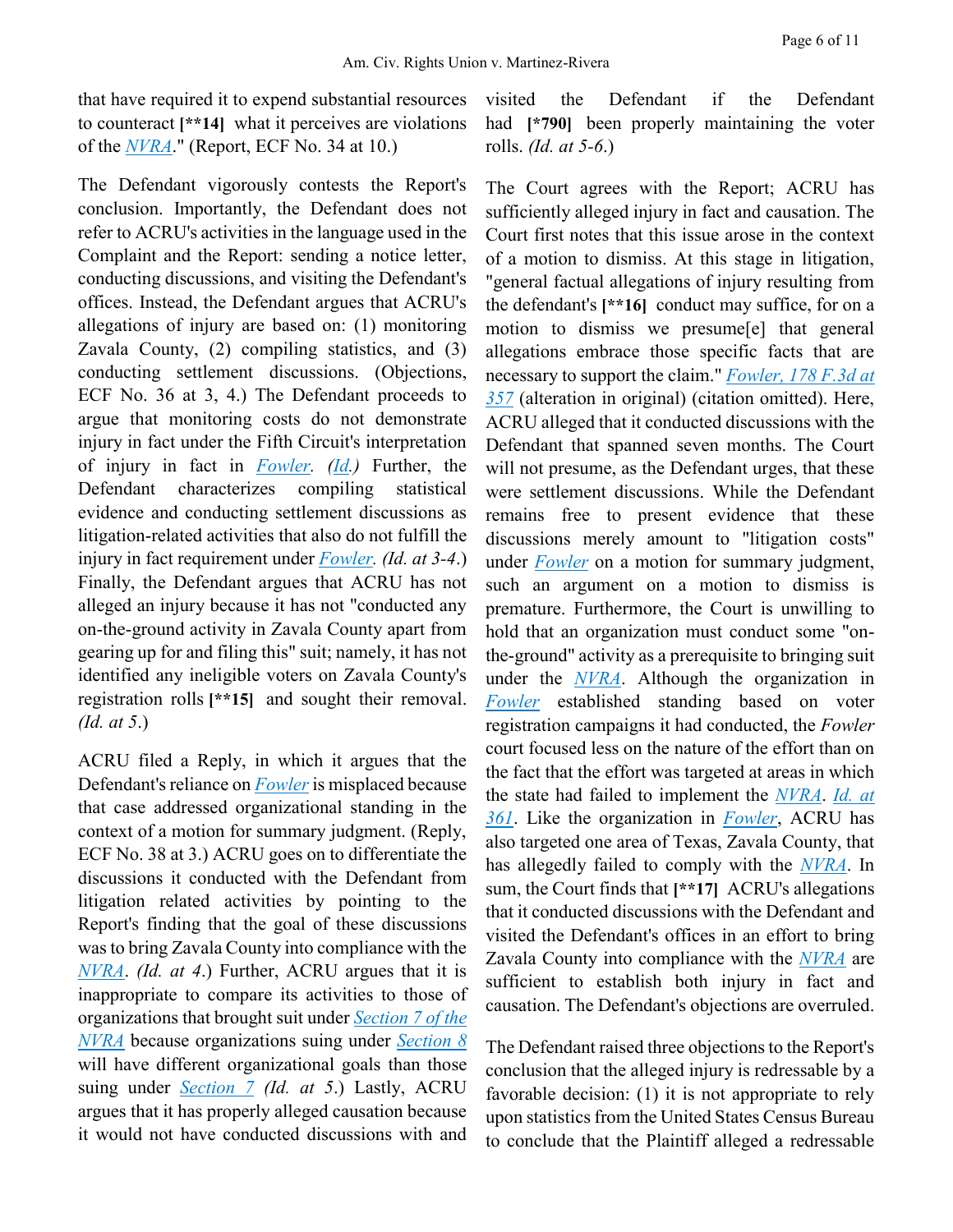injury; (2) the alleged injury is not redressable because any injunction the Court could order would merely direct the Defendant to comply with the *[NVRA](https://advance.lexis.com/api/document?collection=statutes-legislation&id=urn:contentItem:4YF7-GHR1-NRF4-43YP-00000-00&context=)*; and (3) a County Tax Assessor-Collector is not in a position to redress the alleged injury and therefore is not a proper party in an action brought pursuant to *[Section 8 of the NVRA](https://advance.lexis.com/api/document?collection=statutes-legislation&id=urn:contentItem:4YF7-GHR1-NRF4-43YP-00000-00&context=)*. 6

(Objections, ECF No. 36 at 6 n.1, 9.) The Court will examine these objections in the order presented.

At this stage in the **[\*\*18]** litigation, ACRU cannot point to any specific instances in which the Defendant or her predecessor violated the *[NVRA](https://advance.lexis.com/api/document?collection=statutes-legislation&id=urn:contentItem:4YF7-GHR1-NRF4-43YP-00000-00&context=)*. *(See* Response, ECF No. 14 at 10-11.) Instead, the Complaint relies on a comparison between the number of citizens eligible to vote in Zavala County—gleaned from the 2010 Census—and the number of citizens who were actually registered to vote in the County at the time ACRU filed its Complaint.<sup>7</sup>

(Complaint, ECF No. 1 at 5.) According to the Complaint, the latter number divided by the former yields an "implausible" registration rate of 105% and gives rise to the strong inference that the Defendant violated *[\[\\*791\]](https://advance.lexis.com/api/document?collection=statutes-legislation&id=urn:contentItem:4YF7-GHR1-NRF4-43YP-00000-00&context=) Section [8 of the NVRA](https://advance.lexis.com/api/document?collection=statutes-legislation&id=urn:contentItem:4YF7-GHR1-NRF4-43YP-00000-00&context=)*. *[\(Id.](https://advance.lexis.com/api/document?collection=cases&id=urn:contentItem:5DHX-5V41-F04K-N20M-00000-00&context=) [at 4-5](https://advance.lexis.com/api/document?collection=cases&id=urn:contentItem:5DHX-5V41-F04K-N20M-00000-00&context=)*.) Judge White's Report found that Census data is reliable, took judicial notice of certain statistics from the United States Census Bureau, and concluded that a favorable decision that lowered the registration rate would redress ACRU's injury. (Report, ECF No. 34 at 11-12.) The Defendant objected to the Report's use of statistical data "to the extent that such data might be used as a factual finding in this litigation and to the extent such data is not in evidence." (Objections, ECF No. 36 at 9.)

The Court agrees with the Report's conclusion that United States Census data is reliable and properly subject to judicial notice. A court "may take judicial notice at any stage of the proceeding." *[Fed. R. Evid.](https://advance.lexis.com/api/document?collection=statutes-legislation&id=urn:contentItem:5GYC-2991-FG36-11WV-00000-00&context=)* 

*[201\(d\)](https://advance.lexis.com/api/document?collection=statutes-legislation&id=urn:contentItem:5GYC-2991-FG36-11WV-00000-00&context=)*. A "court may judicially notice a fact that is not subject to reasonable dispute because it . . . can be accurately and readily determined from sources whose accuracy cannot reasonably be questioned." *Fed. [R. Evid. 201\(b\)](https://advance.lexis.com/api/document?collection=statutes-legislation&id=urn:contentItem:5GYC-2991-FG36-11WV-00000-00&context=)*. The Fifth Circuit has recognized that figures from the United States Census are properly subject to judicial notice. *[Hollinger v. Home State Mur. Ins. Co., 654 F.3d](https://advance.lexis.com/api/document?collection=cases&id=urn:contentItem:834G-N9S1-652R-33D3-00000-00&context=)  [564, 571-72 \(5th Cir. 2011\)](https://advance.lexis.com/api/document?collection=cases&id=urn:contentItem:834G-N9S1-652R-33D3-00000-00&context=)* ("United States census data is an appropriate and frequent subject of judicial notice." (citations omitted)); *accord, e.g., [United](https://advance.lexis.com/api/document?collection=cases&id=urn:contentItem:3S4X-0H30-006F-M3NT-00000-00&context=)  [States v. Bailey, 97 F.3d 982, 985 \(7th Cir. 1996\)](https://advance.lexis.com/api/document?collection=cases&id=urn:contentItem:3S4X-0H30-006F-M3NT-00000-00&context=)*; *[United States v. Esquivel, 88 F.3d 722, 726-27 \(9th](https://advance.lexis.com/api/document?collection=cases&id=urn:contentItem:3S4X-1WB0-006F-M0S5-00000-00&context=)  [Cir. 1996\)](https://advance.lexis.com/api/document?collection=cases&id=urn:contentItem:3S4X-1WB0-006F-M0S5-00000-00&context=)*. Moreover, by taking judicial notice of facts not subject to reasonable dispute, a Court does not convert a motion to dismiss into a motion for summary judgment. *[Norris v. Hearst Trust, 500 F.3d](https://advance.lexis.com/api/document?collection=cases&id=urn:contentItem:4PPG-X8K0-TXFX-72BX-00000-00&context=)  [454, 461 n.9 \(5th Cir. 2007\)](https://advance.lexis.com/api/document?collection=cases&id=urn:contentItem:4PPG-X8K0-TXFX-72BX-00000-00&context=)* ("[I]t is clearly proper in deciding a 12(b)(6) motion to take judicial notice of matters of public record." (citation omitted)). Therefore, the Defendant's objection to the use of Census data is overruled.

The Court also agrees with the Report's conclusion **[\*\*20]** that the Plaintiff's injury would be redressed by a favorable decision. The Report found that "[t]he voting-age population of Zavala County in 2013 was approximately 8,448, yet there were 8,623 people registered to vote in 2014," yielding a registration rate of 102%. (Report, ECF No. 34 at 12.) The Report concluded that injunctive relief ordering the Defendant to properly maintain voter rolls would likely improve Zavala County's registration rate and allow ACRU to direct its resources elsewhere. *[\(Id.](https://advance.lexis.com/api/document?collection=cases&id=urn:contentItem:4PPG-X8K0-TXFX-72BX-00000-00&context=))* The Defendant objected to this conclusion, arguing that the Plaintiff failed to allege a violation of the *[NVRA](https://advance.lexis.com/api/document?collection=statutes-legislation&id=urn:contentItem:4YF7-GHR1-NRF4-43YP-00000-00&context=)* that an injunction could correct. (Objections, ECF No. 36 at 6-7.) According to the Defendant, the *[NVRA](https://advance.lexis.com/api/document?collection=statutes-legislation&id=urn:contentItem:4YF7-GHR1-NRF4-43YP-00000-00&context=)* does not require counties to attain a specific registration ratio and does not supply a cause of action for the failure

 $\overline{a}$ 

<sup>6</sup> *See [Scott v. Schedler, 771 F.3d 831, 834 n.5 \(5th Cir. 2014\)](https://advance.lexis.com/api/document?collection=cases&id=urn:contentItem:5DHX-5V41-F04K-N20M-00000-00&context=)* (characterizing the Louisiana Secretary of State's argument that it is not a proper party to an *[NVRA](https://advance.lexis.com/api/document?collection=statutes-legislation&id=urn:contentItem:4YF7-GHR1-NRF4-43YP-00000-00&context=)* suit because it lacks authority to enforce the *[NVRA](https://advance.lexis.com/api/document?collection=statutes-legislation&id=urn:contentItem:4YF7-GHR1-NRF4-43YP-00000-00&context=)* as "part of the standing question related to redressability").

<sup>7</sup> This figure includes both the people on Zavala County's voter registration **[\*\*19]** rolls and those on the County's suspense list, who are still entitled to vote, as noted above in Footnote 3. (Complaint, ECF No. 1 at 4 n.1.)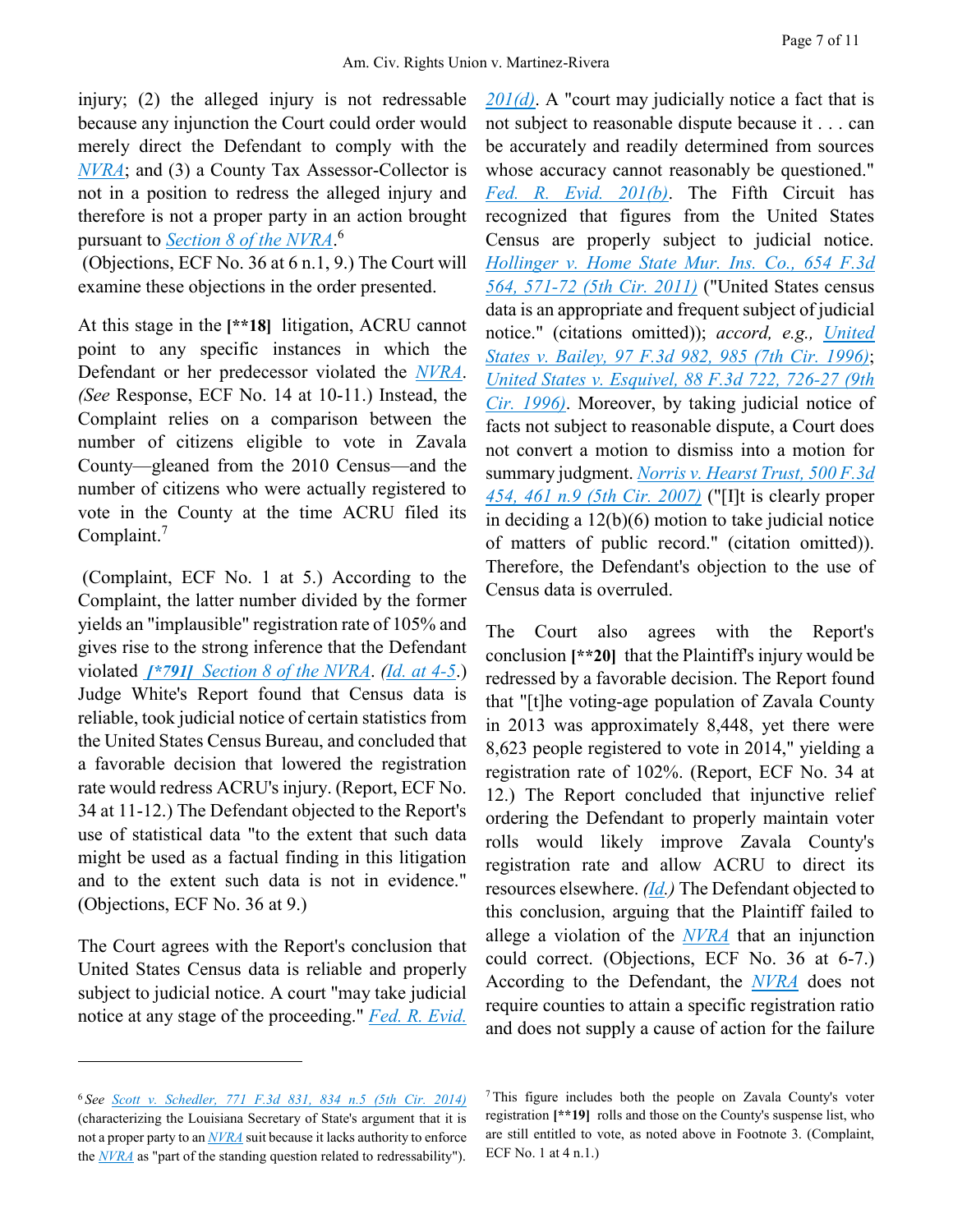to meet some yet-to-be-defined benchmark. *(Id.)* The Defendant misinterprets the Report's conclusion. The Report found that significantly high registration rates, like those in Zavala County, give rise to the inference that a county is not properly implementing a program to maintain an accurate and current voter registration roll, in violation of the *[NVRA](https://advance.lexis.com/api/document?collection=statutes-legislation&id=urn:contentItem:4YF7-GHR1-NRF4-43YP-00000-00&context=)*. (Report, **[\*\*21]** ECF No. 34 at 12.) The Report did not state that a high registration rate, alone, demonstrates such a violation. The Plaintiff is not required, at this stage of the litigation, to prove a redressable injury; it is enough to make the allegation. *See [Lujan, 504 U.S. at 561](https://advance.lexis.com/api/document?collection=cases&id=urn:contentItem:3S4W-XF70-003B-R3RX-00000-00&context=)*. The Court finds the Plaintiff has done so. Accordingly, the Defendant's objection is overruled.

The Court now proceeds to the Defendant's last objection, that the Plaintiff failed to sue the proper party: the Texas Secretary of State. As previously noted, the *[NVRA](https://advance.lexis.com/api/document?collection=statutes-legislation&id=urn:contentItem:4YF7-GHR1-NRF4-43YP-00000-00&context=)* requires each state to "ensur[e] the maintenance of an accurate **[\*792]** and current voter registration roll for elections for Federal office" by, *inter alia*, "conduct[ing] a general program that makes a reasonable effort to remove the names of ineligible voters from the official lists of eligible voters" after a registrant dies or changes residence. *[52 U.S.C. § 20507\(a\)\(4\)](https://advance.lexis.com/api/document?collection=statutes-legislation&id=urn:contentItem:5D3N-F731-NRF4-4007-00000-00&context=)*, *[\(b\)](https://advance.lexis.com/api/document?collection=statutes-legislation&id=urn:contentItem:5D3N-F731-NRF4-4007-00000-00&context=)*. "The *[NVRA](https://advance.lexis.com/api/document?collection=statutes-legislation&id=urn:contentItem:4YF7-GHR1-NRF4-43YP-00000-00&context=)* centralizes [compliance] responsibility in the state and in the chief elections officer, who is the state's standin." *[Scott v. Schedler, 771 F.3d 831, 839 \(5th Cir. 2014\)](https://advance.lexis.com/api/document?collection=cases&id=urn:contentItem:5DHX-5V41-F04K-N20M-00000-00&context=)*. The chief elections officer is "responsible for coordination of State responsibilities under" the *[NVRA](https://advance.lexis.com/api/document?collection=statutes-legislation&id=urn:contentItem:4YF7-GHR1-NRF4-43YP-00000-00&context=)*. *[52 U.S.C. § 20509](https://advance.lexis.com/api/document?collection=statutes-legislation&id=urn:contentItem:5D3N-F741-NRF4-4009-00000-00&context=)*.

Under Texas law, the chief elections officer is the Secretary of State. *[Tex. Elec. Code Ann. § 31.001](https://advance.lexis.com/api/document?collection=statutes-legislation&id=urn:contentItem:5DDJ-BJ51-6MP4-00J5-00000-00&context=)*. The Secretary may assign "any function relating **[\*\*22]** to the administration of elections that is under the Secretary's jurisdiction" to the staff in the elections division, and must assist and advise these election authorities on the application, operation, and interpretation of the election laws. *Id. [§§](https://advance.lexis.com/api/document?collection=statutes-legislation&id=urn:contentItem:5DDJ-BJ51-6MP4-00J5-00000-00&context=) [31.001](https://advance.lexis.com/api/document?collection=statutes-legislation&id=urn:contentItem:5DDJ-BJ51-6MP4-00J5-00000-00&context=)*, *[31.004](https://advance.lexis.com/api/document?collection=statutes-legislation&id=urn:contentItem:5DDJ-BJ51-6MP4-00J9-00000-00&context=)*. However, the Secretary is ultimately responsible for maintaining "uniformity in the application, operation, and interpretation" of the election laws. *Id. [§](https://advance.lexis.com/api/document?collection=statutes-legislation&id=urn:contentItem:5DDJ-BJ51-6MP4-00J8-00000-00&context=) [31.003](https://advance.lexis.com/api/document?collection=statutes-legislation&id=urn:contentItem:5DDJ-BJ51-6MP4-00J8-00000-00&context=)*. If the Secretary

determines that the actions of an election authority are impeding the "free exercise of a citizen's voting rights," the Secretary may order the authority to correct the offending conduct and, if that fails, seek enforcement of the order by a temporary restraining order or a writ of injunction or mandamus. *Id. [§](https://advance.lexis.com/api/document?collection=statutes-legislation&id=urn:contentItem:5DDJ-BJ51-6MP4-00JB-00000-00&context=) [31.005](https://advance.lexis.com/api/document?collection=statutes-legislation&id=urn:contentItem:5DDJ-BJ51-6MP4-00JB-00000-00&context=)*.

Among these election authorities are the county tax assessor-collectors, who act as voter registrars for each county. *Id. [§](https://advance.lexis.com/api/document?collection=statutes-legislation&id=urn:contentItem:5DDJ-BJ51-6MP4-006V-00000-00&context=) [12.001](https://advance.lexis.com/api/document?collection=statutes-legislation&id=urn:contentItem:5DDJ-BJ51-6MP4-006V-00000-00&context=)*. The registrar's duties include maintaining a suspense list of voters, *Id. [§](https://advance.lexis.com/api/document?collection=statutes-legislation&id=urn:contentItem:5DDJ-BJ51-6MP4-00C3-00000-00&context=) [15.081](https://advance.lexis.com/api/document?collection=statutes-legislation&id=urn:contentItem:5DDJ-BJ51-6MP4-00C3-00000-00&context=)*, and correcting the voter registration records, "including, if necessary, deleting a voter's name from the suspense list," *Id. [§](https://advance.lexis.com/api/document?collection=statutes-legislation&id=urn:contentItem:5DDJ-BJ51-6MP4-00BJ-00000-00&context=) [15.022\(a\)](https://advance.lexis.com/api/document?collection=statutes-legislation&id=urn:contentItem:5DDJ-BJ51-6MP4-00BJ-00000-00&context=)*. Under the *[NVRA](https://advance.lexis.com/api/document?collection=statutes-legislation&id=urn:contentItem:4YF7-GHR1-NRF4-43YP-00000-00&context=)*, the voter registrar has the additional duty of "correct[ing] an official list of eligible voters in elections for Federal office in **[\*\*23]** accordance with change of residence information." *Id. [§](https://advance.lexis.com/api/document?collection=statutes-legislation&id=urn:contentItem:5D3N-F731-NRF4-4007-00000-00&context=) [20507\(d\)\(3\)](https://advance.lexis.com/api/document?collection=statutes-legislation&id=urn:contentItem:5D3N-F731-NRF4-4007-00000-00&context=)*. By fulfilling these duties, the county tax assessor-collectors enable the Texas Secretary of State to maintain accurate and current voter registration rolls, as mandated by the *[NVRA](https://advance.lexis.com/api/document?collection=statutes-legislation&id=urn:contentItem:4YF7-GHR1-NRF4-43YP-00000-00&context=)*. *See [52](https://advance.lexis.com/api/document?collection=statutes-legislation&id=urn:contentItem:5D3N-F731-NRF4-4007-00000-00&context=)  [U.S.C. § 20507](https://advance.lexis.com/api/document?collection=statutes-legislation&id=urn:contentItem:5D3N-F731-NRF4-4007-00000-00&context=)*.

In the present case, ACRU brought suit against the Zavala County Tax Assessor-Collector for "failing to implement a program" to reduce the number of ineligible voters on the county's registration rolls, in violation of *[NVRA Section 8](https://advance.lexis.com/api/document?collection=statutes-legislation&id=urn:contentItem:4YF7-GHR1-NRF4-43YP-00000-00&context=)*. (Complaint, ECF No. 1 at 5.) However, ACRU neglected to join the Texas Secretary of State as a defendant. The Defendant argues that this failure warrants dismissal of the Complaint because, under the *[NVRA](https://advance.lexis.com/api/document?collection=statutes-legislation&id=urn:contentItem:4YF7-GHR1-NRF4-43YP-00000-00&context=)*, she does not have the authority to implement a program to remove ineligible voters from the rolls. (Objections, ECF No. 36 at 6, n.1.) In its Response, ACRU argues that the *[NVRA](https://advance.lexis.com/api/document?collection=statutes-legislation&id=urn:contentItem:4YF7-GHR1-NRF4-43YP-00000-00&context=)* does impose the duty on voter registrars to use data from the United States Postal Service to update voter rolls. (Response, ECF No. 38 at 13.) Additionally, ACRU notes that Texas election law imposes a host of other duties on county voter registrars. *[\(Id.](https://advance.lexis.com/api/document?collection=cases&id=urn:contentItem:5DHX-5V41-F04K-N20M-00000-00&context=) [at 14](https://advance.lexis.com/api/document?collection=cases&id=urn:contentItem:5DHX-5V41-F04K-N20M-00000-00&context=)*.)

As the chief elections officer, the Texas Secretary of State has the power to enforce the *[NVRA](https://advance.lexis.com/api/document?collection=statutes-legislation&id=urn:contentItem:4YF7-GHR1-NRF4-43YP-00000-00&context=)*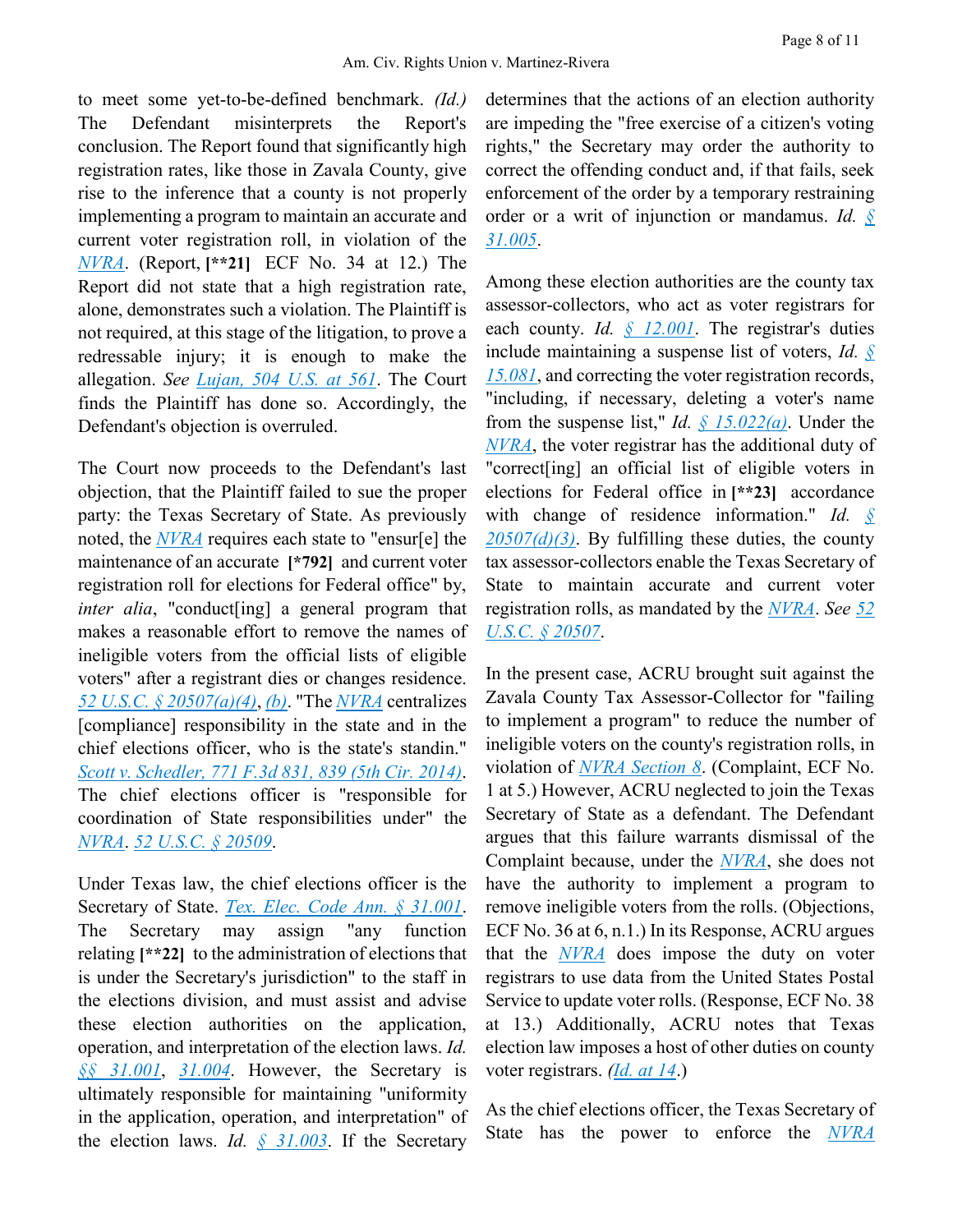Page 9 of 11

and **[\*\*24]** the "ongoing role" of remedying *[NVRA](https://advance.lexis.com/api/document?collection=statutes-legislation&id=urn:contentItem:4YF7-GHR1-NRF4-43YP-00000-00&context=)* violations. *[Scott, 771 F.3d at 839](https://advance.lexis.com/api/document?collection=cases&id=urn:contentItem:5DHX-5V41-F04K-N20M-00000-00&context=)*. In the *[Scott](https://advance.lexis.com/api/document?collection=cases&id=urn:contentItem:5DHX-5V41-F04K-N20M-00000-00&context=)* case, that curiously both parties failed to cite, the Fifth Circuit held that the Texas Secretary of State is a proper party to an *[NVRA](https://advance.lexis.com/api/document?collection=statutes-legislation&id=urn:contentItem:4YF7-GHR1-NRF4-43YP-00000-00&context=)* suit. *See [id.](https://advance.lexis.com/api/document?collection=cases&id=urn:contentItem:5DHX-5V41-F04K-N20M-00000-00&context=) [at 833](https://advance.lexis.com/api/document?collection=cases&id=urn:contentItem:5DHX-5V41-F04K-N20M-00000-00&context=)* (holding that the *[NVRA](https://advance.lexis.com/api/document?collection=statutes-legislation&id=urn:contentItem:4YF7-GHR1-NRF4-43YP-00000-00&context=)* "gives the Secretary of State enforcement authority" and imposes the "obligation to require . . . state agencies to comply with" the Act). Indeed, *Scott* highlights the role the Secretary of State plays in ensuring the state complies with the *[NVRA](https://advance.lexis.com/api/document?collection=statutes-legislation&id=urn:contentItem:4YF7-GHR1-NRF4-43YP-00000-00&context=)*, although **[\*793]** it also notes that the obligation is to cause the State agents comply with the Act.<sup>8</sup>

*[Id.](https://advance.lexis.com/api/document?collection=cases&id=urn:contentItem:5DHX-5V41-F04K-N20M-00000-00&context=) [at 833, 839](https://advance.lexis.com/api/document?collection=cases&id=urn:contentItem:5DHX-5V41-F04K-N20M-00000-00&context=)*. However, the *Scott* court did not say that the Secretary of State is a necessary party to an *[NVRA](https://advance.lexis.com/api/document?collection=statutes-legislation&id=urn:contentItem:4YF7-GHR1-NRF4-43YP-00000-00&context=)* suit. The *[NVRA](https://advance.lexis.com/api/document?collection=statutes-legislation&id=urn:contentItem:4YF7-GHR1-NRF4-43YP-00000-00&context=)* itself is also silent on the subject of necessary parties. *See [52 U.S.C. §](https://advance.lexis.com/api/document?collection=statutes-legislation&id=urn:contentItem:5D3N-F741-NRF4-400B-00000-00&context=)  [20510\(b\)](https://advance.lexis.com/api/document?collection=statutes-legislation&id=urn:contentItem:5D3N-F741-NRF4-400B-00000-00&context=)*. In the absence of a holding to the contrary, this Court is unwilling to dismiss the instant Complaint on standing grounds for failure to join the Secretary of State. As previously noted, the Tax Assessor-Collector has certain obligations under the *[NVRA](https://advance.lexis.com/api/document?collection=statutes-legislation&id=urn:contentItem:4YF7-GHR1-NRF4-43YP-00000-00&context=)* as the designated voter registrar and state official. If the Defendant has failed to meet her obligations, ACRU can bring a civil suit against her. The Defendant's objection is overruled.

## **2. Failure to State a Claim**

The Defendant also moved to dismiss the Complaint for failure to state a claim, under *[Rule 12\(b\)\(6\)](https://advance.lexis.com/api/document?collection=statutes-legislation&id=urn:contentItem:5GYC-1WP1-6N19-F0YW-00000-00&context=)*. The Defendant argues again that high registration rates do not demonstrate an *[NVRA](https://advance.lexis.com/api/document?collection=statutes-legislation&id=urn:contentItem:4YF7-GHR1-NRF4-43YP-00000-00&context=)* violation; in essence, that the facts in the Complaint do not plausibly demonstrate that ACRU is entitled to relief. (Mot. to Dis., ECF No. 13 at 12-15.) Judge White's Report concludes that the following allegations, contained in the Complaint, sufficiently plead a cause of action: (1) Texas election law and the *[NVRA](https://advance.lexis.com/api/document?collection=statutes-legislation&id=urn:contentItem:4YF7-GHR1-NRF4-43YP-00000-00&context=)* impose upon the Defendant the duty to maintain accurate and current registration rolls; (2) voter rolls maintained by the Defendant contain more voters registered to vote than there are citizens eligible to

 $\overline{a}$ 

vote; (3) an implausible 105% registration rate gives rise to the strong inference that the Defendant failed to conduct a reasonable voter list maintenance program; and (4) ACRU's members are injured because of the resulting risk of voter fraud and vote dilution. (Report, ECF No. 34 at 18.) The Defendant objected, arguing that a high registration rate might be consistent with illegal conduct, but it is equally consistent with a "wide swath" **[\*\*26]** of legal conduct. (Objections, ECF No. 36 at 9-10); *see [Bell](https://advance.lexis.com/api/document?collection=cases&id=urn:contentItem:4NSN-8840-004C-002M-00000-00&context=)  [Atlantic Corp. v. Twombly, 550 U.S. 544, 554, 127](https://advance.lexis.com/api/document?collection=cases&id=urn:contentItem:4NSN-8840-004C-002M-00000-00&context=)  [S. Ct. 1955, 167 L. Ed. 2d 929 \(2007\)](https://advance.lexis.com/api/document?collection=cases&id=urn:contentItem:4NSN-8840-004C-002M-00000-00&context=)*.

The Court is unconvinced by the Defendant's objection. Under *[Federal Rule of Civil Procedure](https://advance.lexis.com/api/document?collection=statutes-legislation&id=urn:contentItem:5GYC-1WP1-6N19-F0YW-00000-00&context=)  [12\(b\)\(6\)](https://advance.lexis.com/api/document?collection=statutes-legislation&id=urn:contentItem:5GYC-1WP1-6N19-F0YW-00000-00&context=)*, a court may dismiss a complaint that "[fails] to state a claim upon which relief can be granted." *[Fed. R. Civ. P. 12\(b\)\(6\)](https://advance.lexis.com/api/document?collection=statutes-legislation&id=urn:contentItem:5GYC-1WP1-6N19-F0YW-00000-00&context=)*. Because motions to dismiss are "viewed with disfavor ,and . . . rarely granted," *[Kaiser Alum. & Chem. Sales, Inc. v.](https://advance.lexis.com/api/document?collection=cases&id=urn:contentItem:3S4X-2XN0-003B-G2F4-00000-00&context=)  [Avondale Shipyards, Inc., 677 F.2d 1045, 1050 \(5th](https://advance.lexis.com/api/document?collection=cases&id=urn:contentItem:3S4X-2XN0-003B-G2F4-00000-00&context=)  [Cir. 1982\)](https://advance.lexis.com/api/document?collection=cases&id=urn:contentItem:3S4X-2XN0-003B-G2F4-00000-00&context=)* (internal quotations omitted), a court must liberally cons favor, draw all inferences in favor of the plaintiff's claims, and take as true all factual allegations contained in the complaint. *See [Campbell v. Wells Fargo Bank NA., 781 F.2d 440,](https://advance.lexis.com/api/document?collection=cases&id=urn:contentItem:3S4X-9NG0-0039-P4CM-00000-00&context=)  [442 \(5th Cir. 1986\)](https://advance.lexis.com/api/document?collection=cases&id=urn:contentItem:3S4X-9NG0-0039-P4CM-00000-00&context=)*. A complaint will survive a motion to dismiss if it "contain[s] sufficient factual matter, accepted as true, to 'state a claim to relief that is plausible on its face." *[Ashcroft v. lqbal, 556 U.S.](https://advance.lexis.com/api/document?collection=cases&id=urn:contentItem:4W9Y-4KS0-TXFX-1325-00000-00&context=)  [662, 678, 129 S. Ct. 1937, 173 L. Ed. 2d 868 \(2009\)](https://advance.lexis.com/api/document?collection=cases&id=urn:contentItem:4W9Y-4KS0-TXFX-1325-00000-00&context=) (quoting [Twombly, 550 U.S. at 570](https://advance.lexis.com/api/document?collection=cases&id=urn:contentItem:4NSN-8840-004C-002M-00000-00&context=)*). "A claim has facial plausibility when the plaintiff pleads factual content that allows the court to draw the reasonable inference that the defendant is liable for the misconduct alleged." *[Id.](https://advance.lexis.com/api/document?collection=cases&id=urn:contentItem:4NSN-8840-004C-002M-00000-00&context=)*

The Report concludes, and this Court agrees, that the Plaintiff alleged a plausible claim for relief. The high registration rate in Zavala County creates a strong inference that the Defendant has neglected her duty to maintain an accurate and current voter registration roll. The Defendant's argument that registration rates **[\*\*27]** exceeding **[\*794]** 100% could be the

<sup>8</sup> Counties and **[\*\*25]** their officials are state officials.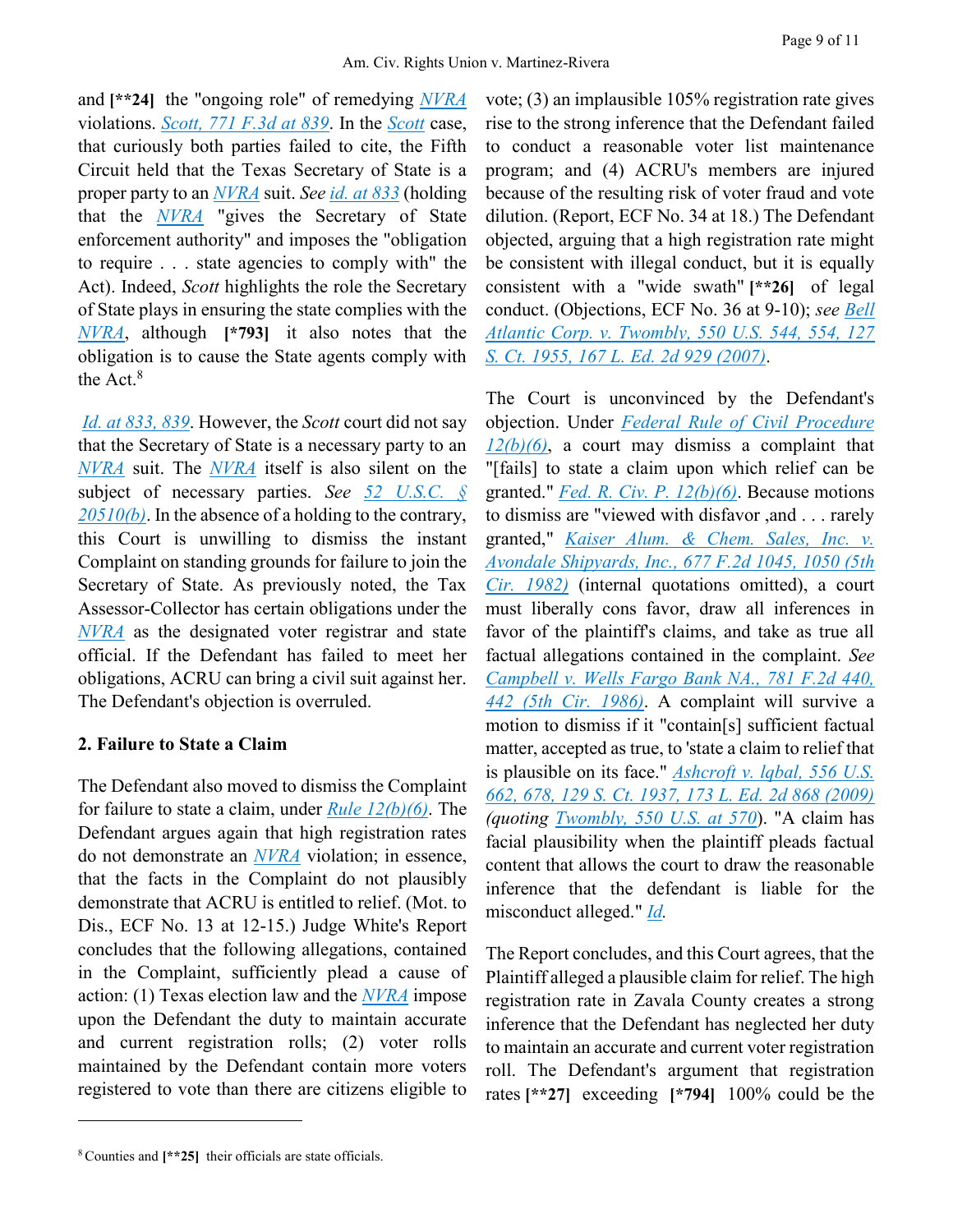result of the County having a "reasonable purge system but an excellent registration system" or an "imperfect" purge system hampered by flawed data provided by the United States Postal Service is unconvincing. (Objections, ECF No. 36 at 10.) While these factors may certainly contribute to an inflated registration rate, it is more likely that the Defendant's failure to maintain the voter rolls caused the registration rate to climb. The Court agrees with the Report that this "strong inference of a violation of the *[NVRA](https://advance.lexis.com/api/document?collection=statutes-legislation&id=urn:contentItem:4YF7-GHR1-NRF4-43YP-00000-00&context=)*" is adequate to survive a motion to dismiss under *[Rule 12\(b\)\(6\)](https://advance.lexis.com/api/document?collection=statutes-legislation&id=urn:contentItem:5GYC-1WP1-6N19-F0YW-00000-00&context=)*. The Defendant's objection is overruled.

#### **3. Notice**

 $\overline{a}$ 

Lastly, the Defendant objects to the Report's conclusion that the Plaintiff complied with the *[NVRA's](https://advance.lexis.com/api/document?collection=statutes-legislation&id=urn:contentItem:4YF7-GHR1-NRF4-43YP-00000-00&context=)* notice requirement. (Objections, ECF No. 36 at 10-11.) The *[NVRA](https://advance.lexis.com/api/document?collection=statutes-legislation&id=urn:contentItem:4YF7-GHR1-NRF4-43YP-00000-00&context=)* requires<sup>9</sup>

potential plaintiff's to "provide written notice of the violation to the chief election official of the State involved." *[52 U.S.C. § 20510\(b\)\(1\)](https://advance.lexis.com/api/document?collection=statutes-legislation&id=urn:contentItem:5D3N-F741-NRF4-400B-00000-00&context=)*. "If the violation is not corrected within 90 days after receipt of a notice" the aggrieved person may file a civil suit. *[52](https://advance.lexis.com/api/document?collection=statutes-legislation&id=urn:contentItem:5D3N-F741-NRF4-400B-00000-00&context=)  [U.S.C. § 20510\(b\)\(2\)](https://advance.lexis.com/api/document?collection=statutes-legislation&id=urn:contentItem:5D3N-F741-NRF4-400B-00000-00&context=)*. The Report noted the lack of case law in the Fifth Circuit interpreting the notice provision, but found that the "language and legislative **[\*\*28]** history of the *[NVRA](https://advance.lexis.com/api/document?collection=statutes-legislation&id=urn:contentItem:4YF7-GHR1-NRF4-43YP-00000-00&context=)* 'indicate that Congress structured the notice requirement in such a way that notice should provide states in violation of the Act an opportunity to attempt compliance before facing litigation." (Report, ECF No. 34 at 19-20); *[Ass'n of Community Orgs. For Reform Now](https://advance.lexis.com/api/document?collection=cases&id=urn:contentItem:3S2J-8P10-00B1-D17C-00000-00&context=)  [\("ACORN"\) v. Miller, 129 F.3d 833, 838 \(6th Cir.](https://advance.lexis.com/api/document?collection=cases&id=urn:contentItem:3S2J-8P10-00B1-D17C-00000-00&context=)  [1997\)](https://advance.lexis.com/api/document?collection=cases&id=urn:contentItem:3S2J-8P10-00B1-D17C-00000-00&context=)*; *see also [Schedler, 771 F.3d at 836](https://advance.lexis.com/api/document?collection=cases&id=urn:contentItem:5DHX-5V41-F04K-N20M-00000-00&context=)* (citing

#### *[Miller](https://advance.lexis.com/api/document?collection=cases&id=urn:contentItem:3S2J-8P10-00B1-D17C-00000-00&context=)* favorably).

To determine whether a party has provided adequate notice, a Court is not limited to the complaint alone, but may look to documents incorporated into the complaint by reference. *See [Tellabs, Inc. v. Makor](https://advance.lexis.com/api/document?collection=cases&id=urn:contentItem:4P18-B380-004C-002V-00000-00&context=)  [Issues & Rights, Ltd, 551](https://advance.lexis.com/api/document?collection=cases&id=urn:contentItem:4P18-B380-004C-002V-00000-00&context=) [U.S. 308, 322, 127 S. Ct.](https://advance.lexis.com/api/document?collection=cases&id=urn:contentItem:4P18-B380-004C-002V-00000-00&context=)  [2499, 168 L. Ed. 2d 179 \(2007\)](https://advance.lexis.com/api/document?collection=cases&id=urn:contentItem:4P18-B380-004C-002V-00000-00&context=)* ("[C]ourts must consider the complaint in its entirety, as well as other sources courts ordinarily examine when ruling on *[Rule 12\(b\)\(6\)](https://advance.lexis.com/api/document?collection=statutes-legislation&id=urn:contentItem:5GYC-1WP1-6N19-F0YW-00000-00&context=)* motions to dismiss, in particular, documents incorporated into the complaint by reference, and matters of which a court may take judicial notice." (citation **[\*\*29]** omitted)). The document in question, a letter from ACRU to the Defendant, is attached to the Defendant's Answer (Answer, ECF No. 12 Exhibit 1) and was filed simultaneously with the Motion to Dismiss. *See [Collins v. Morgan Stanley Dean Witter, 224 F. 3d](https://advance.lexis.com/api/document?collection=cases&id=urn:contentItem:413C-XS20-0038-X50H-00000-00&context=)  [496, 498-99 \(5th Cir. 2000\)](https://advance.lexis.com/api/document?collection=cases&id=urn:contentItem:413C-XS20-0038-X50H-00000-00&context=)* (noting a court may consider documents attached to a motion to dismiss).

#### ACRU sent the letter to the Zavala County Clerk<sup>10</sup>

stating that the County was **[\*795]** "in apparent violation of *[Section 8 of the National Voter](https://advance.lexis.com/api/document?collection=statutes-legislation&id=urn:contentItem:4YF7-GHR1-NRF4-43YP-00000-00&context=)  [Registration Act](https://advance.lexis.com/api/document?collection=statutes-legislation&id=urn:contentItem:4YF7-GHR1-NRF4-43YP-00000-00&context=)*." (Letter, ECF No. 12-1.) The letter went on to paraphrase and cite the provision of *[Section 8](https://advance.lexis.com/api/document?collection=statutes-legislation&id=urn:contentItem:5D3N-F731-NRF4-4007-00000-00&context=)* that the Defendant was allegedly violating: "election officials [must] conduct a reasonable effort to maintain voter registration lists free of dead voters, ineligible voters and voters who have moved away." *(Id.)* The letter set out the evidence concerning the violation: Zavala County "has significantly more voters on the registration rolls than it has eligible live voters." *(Id.)* The letter urged the recipient to work toward full compliance with the

#### *[2011\)](https://advance.lexis.com/api/document?collection=cases&id=urn:contentItem:527Y-21W1-JCNH-Y018-00000-00&context=)*.

<sup>10</sup> Although **[\*\*30]** the Plaintiff attempts to take credit for communication sent by third parties to the Defendant as early as 2012, it appears from the Complaint that the September 12, 2013 letter represents the first contact between the Plaintiff and the Defendant. (Complaint, ECF No. 1 at 5.) Therefore, the Court disregards the earlier communication. *See [Scott, 771 F.3d at 836](https://advance.lexis.com/api/document?collection=cases&id=urn:contentItem:5DHX-5V41-F04K-N20M-00000-00&context=)* (holding that one plaintiff who failed to give the defendant notice could not "piggyback" on the notice given by a second plaintiff in the same case).

<sup>9</sup> Although the language in the *[NVRA](https://advance.lexis.com/api/document?collection=statutes-legislation&id=urn:contentItem:4YF7-GHR1-NRF4-43YP-00000-00&context=)* suggests that notice is not mandatory, "[a] person who is aggrieved by a violation of this chapter *may* provide written notice of the violation," *[52 U.S.C. § 20510\(b\)\(1\)](https://advance.lexis.com/api/document?collection=statutes-legislation&id=urn:contentItem:5D3N-F741-NRF4-400B-00000-00&context=)*, the Fifth Circuit has held that notice is mandatory. *[Scott v. Schedler,](https://advance.lexis.com/api/document?collection=cases&id=urn:contentItem:5DHX-5V41-F04K-N20M-00000-00&context=)  [771 F.3d 831, 835 \(5th Cir. 2014\)](https://advance.lexis.com/api/document?collection=cases&id=urn:contentItem:5DHX-5V41-F04K-N20M-00000-00&context=)*. The *[NVRA](https://advance.lexis.com/api/document?collection=statutes-legislation&id=urn:contentItem:4YF7-GHR1-NRF4-43YP-00000-00&context=)* notice provision is nonjurisdictional. *See [Leeson v. Transamerica Disability Income](https://advance.lexis.com/api/document?collection=cases&id=urn:contentItem:54SX-KDH1-F04K-V08S-00000-00&context=)  [Plan, 671 F.3d 969, 976-77 \(9th Cir. 2012\)](https://advance.lexis.com/api/document?collection=cases&id=urn:contentItem:54SX-KDH1-F04K-V08S-00000-00&context=)*. Therefore, when a plaintiff fails to fulfill the notice provision the complaint should be dismissed pursuant to *[Rule 12\(b\)\(6\)](https://advance.lexis.com/api/document?collection=statutes-legislation&id=urn:contentItem:5GYC-1WP1-6N19-F0YW-00000-00&context=)*, not *[Rule 12\(b\)\(1\)](https://advance.lexis.com/api/document?collection=statutes-legislation&id=urn:contentItem:5GYC-1WP1-6N19-F0YW-00000-00&context=)*. *Se[e Harold H.](https://advance.lexis.com/api/document?collection=cases&id=urn:contentItem:527Y-21W1-JCNH-Y018-00000-00&context=)  [Huggins Realty, Inc. v. FNC, Inc., 634 F.3d 787, 795 n.2 \(5th Cir.](https://advance.lexis.com/api/document?collection=cases&id=urn:contentItem:527Y-21W1-JCNH-Y018-00000-00&context=)*